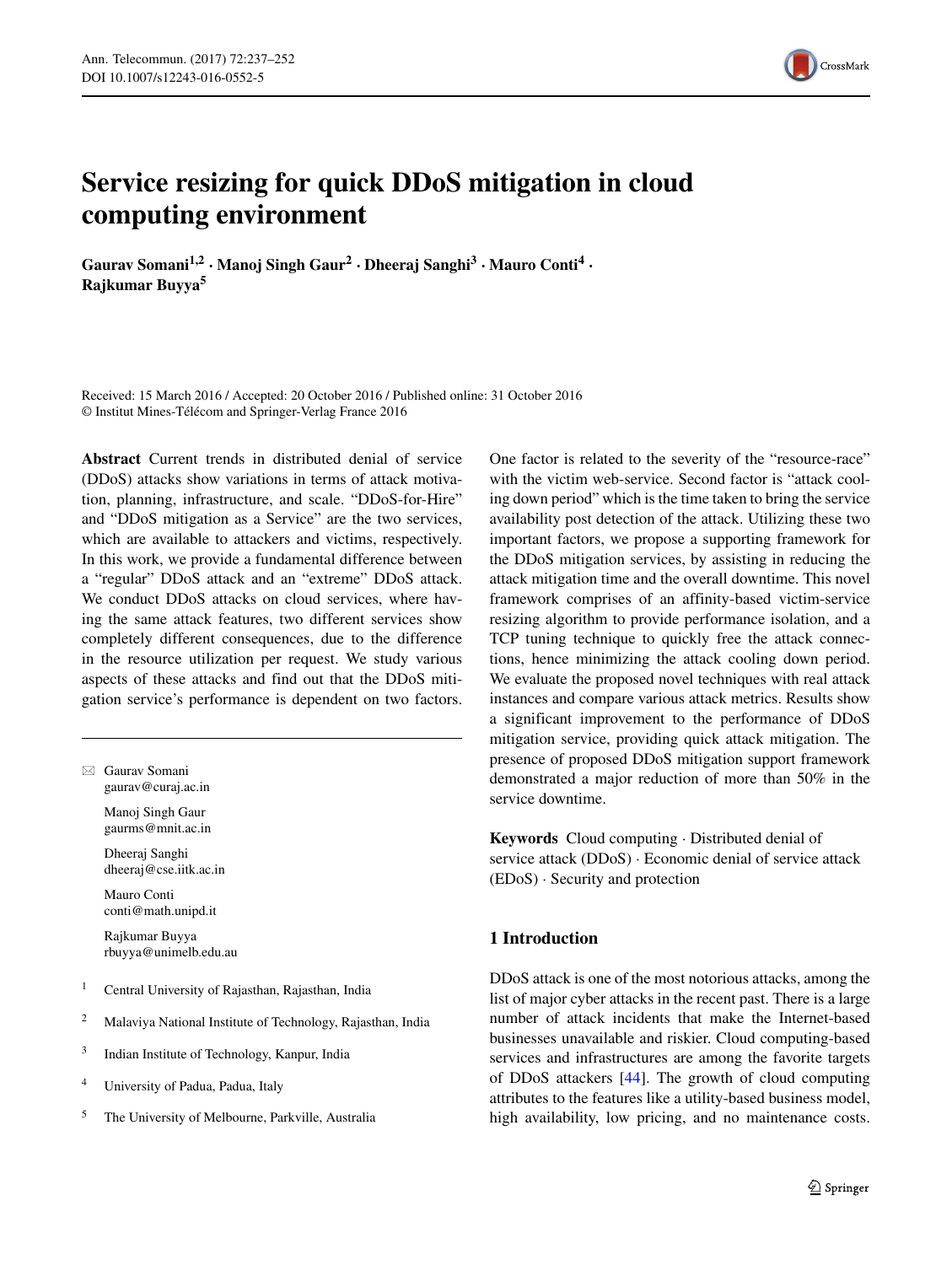Similarly, the rise in the frequency of cloud targeted attacks is also attributed to the nature of cloud hosting services and the business model. Cloud business model works on the "Pay-as-you-Go" basis, which enables the hosted services to acquire as many resources, as they need. Interestingly, the same set of features and facilities of cloud computing are also available to DDoS attackers. There is a number of "DDoS-for-Hire" services also known as booters/stressers [\[33\]](#page-14-1) which provide attack infrastructure as a service, in the form of botnets or cloud platform (also known as BotClouds) [\[24\]](#page-14-2). The representation of DDoS attacks in the form of "arms-race" is getting realistic after the emergence of cloud-based services and subsequently cloud targeted attacks and cloud originated attacks [\[23\]](#page-14-3).

The model of utility computing adds a direction of economic losses attributed to the fraudulent resource consumption [\[11\]](#page-14-4) (also known as Economic Denial of Sustainability (EDoS [\[5\]](#page-13-0)) attacks). Recent attack incidents on Linode, Amazon EC2 services, and Rackspace cloud services are prominent examples of DDoS attack on cloud services [\[44\]](#page-14-0). There are some surveys which provide DDoS attack statistics and studies in the recent past  $[3, 31]$  $[3, 31]$  $[3, 31]$ . In these studies, the cloud targeted attacks are getting larger share among the total DDoS attacks [\[27\]](#page-14-6). There are detailed surveys and recent contributions on the solutions to DDoS attacks in cloud computing environment [\[41\]](#page-14-7). These works and attack incidents also necessitate the requirement to understand the DDoS attack dynamics and designing specific solutions for cloud computing. Many of the recent mitigation solutions utilize a profound amount of resources available in the cloud [\[19,](#page-14-8) [45,](#page-14-9) [49,](#page-15-0) [51\]](#page-15-1). Service providers also recommend and use the resource scaling techniques to perform efficient and quick DDoS mitigation [\[4\]](#page-13-2). In these techniques, more and more resources are given to the affected service so that it can handle the incoming attack and carry out the mitigation.

Resource scaling comes with the cost of additional resources which subsequently has impact on the budget/sustainability of enterprises. Controlling cost is more important for the small and medium enterprises (SMEs) as they have many limitations on their budgets. We argue that the DDoS attack mitigation costs should ideally be less than the losses arising out due to the attack without mitigation. Additionally, the resource scaling strategies on cloud should be able to identify the real resource requirements. The autoscaling service should be able to discard the fake resource alarms generated due to DDoS attacks. Authors in [\[42\]](#page-14-10) have proposed a DDoS aware resource allocation algorithm to scale when there is a real requirement.

In this work, we critically ponder on much finer grain performance issues of DDoS mitigation process at the level of the victim service run in a virtual machine (VM). These issues are related to the resource availability during the DDoS attacks and the difference in resource usage of various attacks. We show the DDoS attack dynamics by doing real attack experiments on cloud services. Based on these experiments, we observe that DDoS attacks may take different shapes based on the attack features and available resources on the server. In most of the real incidents, DDoS attacks take a form of "extremely unavailable DDoS (extreme DDoS)," in which case, all the services (including the victim service) are inaccessible to do the mitigation and recovery. In these cases, due to the heavy resource contention among attack requests and other system services, the DDoS mitigation methods may not get a chance to act and perform mitigation in time. Adding more and more resources to the victim service, may not always help the mitigation. In cloud computing infrastructure, resources always come with a cost, hence the mitigation methods should spend resources carefully.

With these observations, we provide a novel DDoS mitigation support and resource management framework, which provides support services to the DDoS mitigation mechanisms to perform quick and sustainability aware mitigation on cloud services. By "quick," we aim to minimize the service downtime, time to mitigate, and attack cooling down period. The "sustainability" or the cost aspect is addressed by providing mitigation by using the available resources within the service instead of resource scaling. We argue that during "extreme DDoS," sacrificing the resources by the victim web-service and utilizing those freed resources for the DDoS mitigation service can provide a quick, sustainability aware in-resource mitigation. The proposed framework achieves these goals by providing two important features, (i) Resource Shrinking and Expanding and (ii) TCP tuning.

The rest of the paper is organized as follows: We detail the DDoS attack mitigation and attack dynamics in cloud computing in Section [2.](#page-1-0) In the Section [3,](#page-3-0) we illustrate the various attack instance on a cloud-based service and different aspects of DDoS attacks in cloud computing. Our novel contributions are highlighted in detail in Section [5.](#page-7-0) In Section [6,](#page-9-0) we evaluate the proposed technique with various experiments and analyse the results. In Section [7,](#page-12-0) we present the related work and contributions in the area. Finally in Section [8,](#page-13-3) we conclude and discuss the possible future directions.

# <span id="page-1-0"></span>**2 DDoS attack and mitigation in cloud services: state of the art**

We show the DDoS attack scenario in Fig. [1](#page-2-0) Attack in Cloud. Cloud computing infrastructure consists of multiple high capacity physical servers connected with high-speed networking. The physical servers are managed by a cloud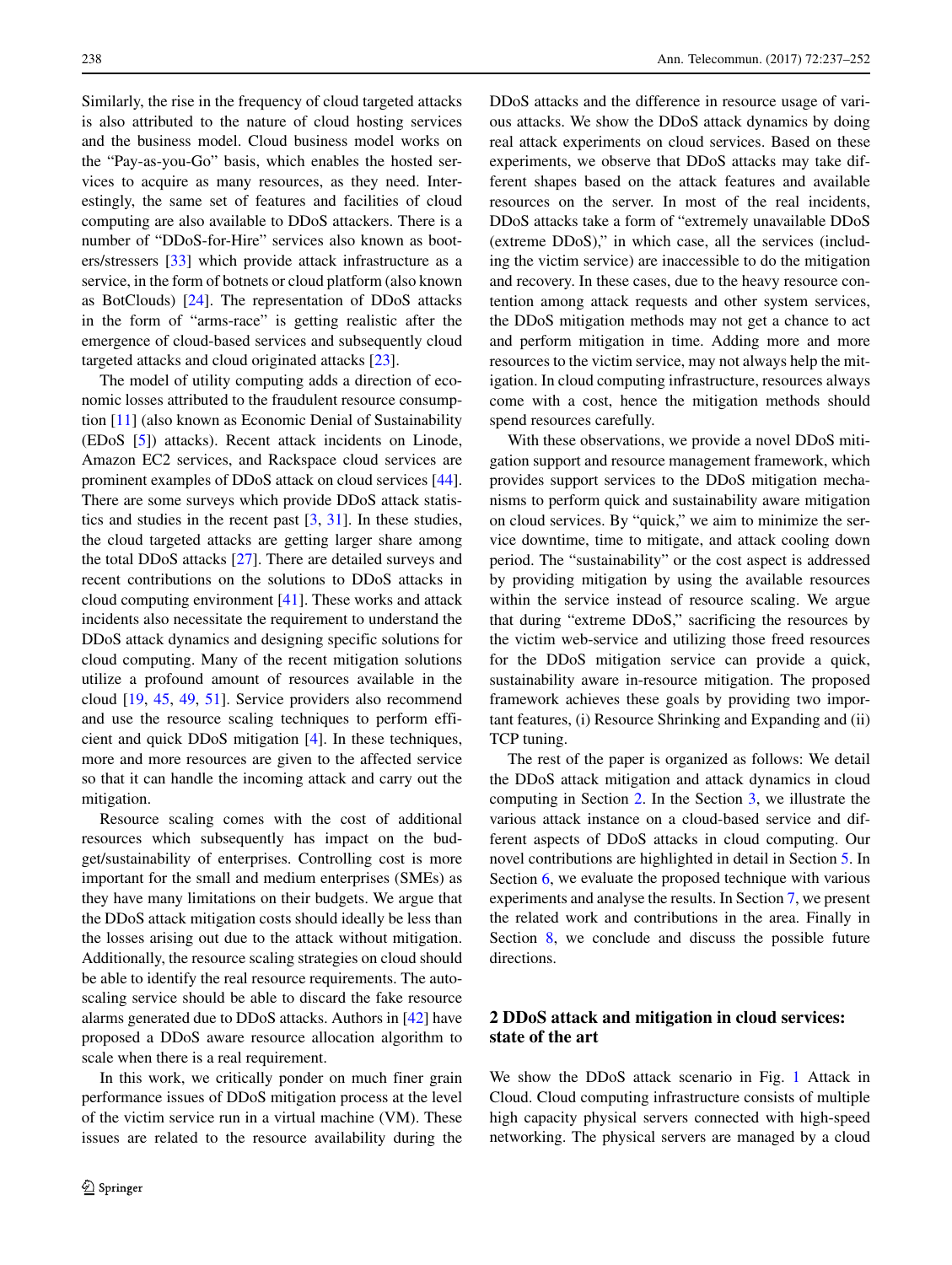<span id="page-2-0"></span>

**Fig. 1** DDoS attack in Cloud

middle-ware framework to support resource allocation and management, fault tolerance, and resource accounting. In most of the cases, the physical servers are virtualized to host and run virtual machines. These VMs are resource abstractions of physical servers to support easy deployment, multi-tenancy, improved resource utilization, and other services like service migration, backup-recovery, and cloning. Cloud VMs run a variety of services such as web, ftp, and database servers to HPC nodes as part of large computing platform. Attackers targeting a DDoS attack on these services may follow the traditional DDoS attack model, where a command and control (C&C) server directs large number of bots to send the attack traffic. The consequence of such attack is usually "Service Denial" for the legitimate users. There are incidents of using the "DDoS-for-Hire" services [\[33\]](#page-14-1) as an inexpensive attack infrastructure to launch the attack. In Fig. [1,](#page-2-0) we also include cloud originated attacks to show the attackers utilizing cloud capabilities [\[24\]](#page-14-2). Other attack infrastructures include malware-infected computers, phones, and servers [\[41\]](#page-14-7).

Attack effects and losses distinguish a cloud targeted DDoS attack from a DDoS attack targeted at fixed on-premise service. These effects include sustainability/economic losses due to auto-scaling, collateral damages due to multi-tenancy to non-targets, and additional costs of attack mitigation [\[40,](#page-14-11) [42,](#page-14-10) [51\]](#page-15-1). All these effects are in addition to the visible service downtime and other long-term and short-terms business and reputation losses. A detailed analysis of DDoS attack threat model is presented in [\[38\]](#page-14-12).

DDoS attacks and their growth can be measured by the pattern of peak attack bandwidth in the last one decade. As per report in [\[3\]](#page-13-1), the DDoS attack peak bandwidth in the year 2015 has reached the record mark of 500 Gbps, which was only 8 Gbps in 2004. We can also see a trend of exponential growth in the number of attacks each quarter in last few years [\[27\]](#page-14-6). After the emergence of cloud computing, there is a growing number of attack instances originated from the cloud servers, utilizing the resources of cloud [\[24\]](#page-14-2). At the same time, there are multiple mitigation methods in the market, which provide cloud-based mitigation as a service. These trends are supporting the analogy of DDoS attacks as "arms-race", where the "arms" are either resources or overall spendings on attack launching or attack mitigation. There is a number of attack incidents, in which the victims face heavy losses during and post attacks. A mitigation method should always be less costly as compared to the losses suffered by the attacks. Multiple news items suggest about the massive costs of attacks and their mitigation [\[43\]](#page-14-13). However, for most of the small and medium enterprises (SMEs), a huge cost of DDoS attack mitigation cannot be justified. If we see the trends of 2015, more than 84 % of the reported DDoS attacks were having peak bandwidth less than 1 Gbps. More than 46 % of the target services are web-services offering business and enterprise services.

A similar trend is shown by "DDoS for Hire" services, where the maximum attack bandwidth is around 1 Gbps [\[33\]](#page-14-1). At the same time, more than 33 % of the reported DDoS attacks target cloud infrastructure-based services. Also, most of the organizations are running less than 50 VMs in public clouds based on their scale and adoption patterns [\[17\]](#page-14-14). These facts provide very important insight for designing DDoS mitigation solutions to a large portion of DDoS victims. As most the DDoS attacks with small footprint target SMEs, having a limited infrastructure based on the requirements and budgets. Therefore, we require organizational sustainability-aware solutions. These solutions should continue to provide safety from the attack related effects with minimum downtime of the services.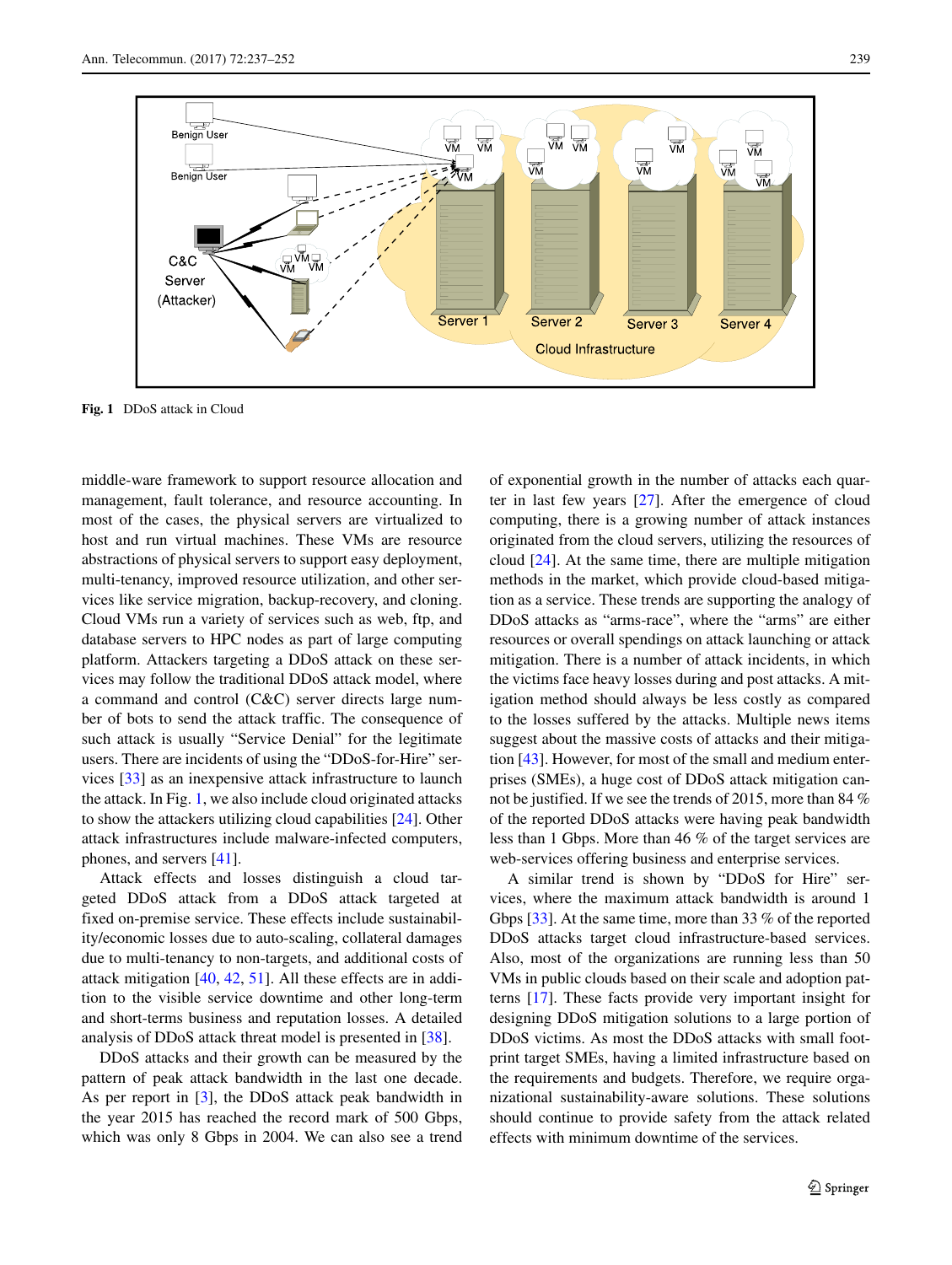<span id="page-3-1"></span>**Fig. 2** Generic architecture of DDoS defense mechanisms





#### **2.1 Generic architecture of defense mechanisms**

DDoS solutions in the literature and the marketplace mostly follow a generic architecture. Most of the DDoS mitigation methods are traffic evaluation-based processes, where the principal aim of the process is to differentiate attackers and victim source addresses by a segregation function F(Traffic). As shown in Fig. [2,](#page-3-1) a DDoS mitigation method will have the following major activities.

- 1. Segregation: F(Traffic) is usually an online algorithm, which processes the incoming traffic and filters the traffic on the basis of various features including request patterns and connection patterns. These features of benign or attack traffic behavior help in filtering out the attack traffic. The remaining traffic is assumed to be legitimate traffic and served by the service. There are a large number of such segregation functions, which are discussed in surveys on DDoS mechanisms [\[41\]](#page-14-7).
- 2. Add/Remove rules: When the function F(Traffic) identifies the attackers, mitigation mechanism will add the attacker source addresses in the block rule-set R to enforce the incoming attack connection drop. This activity is performed by a firewall service like iptables and APF [\[26\]](#page-14-15).
- 3. Drop attack requests: Based on the rules maintained by R, the firewall, which is also a part of the segregation function, drops the attack requests.
- 4. Drop established attack connections: The final important activity, which is dependent upon the output of the segregation function, F(Traffic), would close all the established connections involving attacker addresses. This activity is usually performed by sending a connection close (e.g., reset) packet using mechanisms offered by TCP.

The above four activities are online in nature and may run simultaneously, specially for attacks instances that change attack vectors or repetitive. We would like to highlight the fact that most DDoS mitigation solutions based on some traffic evaluation follow the above generic architecture.

We would also like to emphasize the fact that our solution framework is flexible and open to use any segregation function F(Traffic).

# <span id="page-3-0"></span>**3 DDoS attack and its mitigation: a real-time experimental case study**

In this section, we provide a discussion on the results of few interesting attacks launched and targeted to example web services. To conduct attack experiments, we create attack instances on a service with the configuration given in Table [1.](#page-3-2) These attack instances help us in answering few

#### <span id="page-3-2"></span>**Table 1** Attack setup

| Resource                    | Configuration           |
|-----------------------------|-------------------------|
| Physical server             | Dell PowerEdge          |
|                             | Intel(R) Xeon(R)        |
|                             | <b>CPU E5-2670</b>      |
|                             | v3 @ 2.30 GHz           |
| <b>Total CPUs</b>           | 8 Processors            |
|                             | (4 cores each)          |
| Total memory                | 96GB                    |
| Hypervisor                  | XenServer 6.5           |
| Victim/Attacker/Benign OS   | Ubuntu 14.04            |
| Victim service              | Dynamic Web service     |
|                             | Apache2-PHP             |
| Victim configuration        | 4CPUs and 8 GB          |
| Attacker configuration      | 2 CPUs and 1 GB         |
| Benign configuration        | 2 CPUs and 1 GB         |
| Attacker/Benign application | ApacheBench2            |
| Attack traffic              | 500 concurrent requests |
|                             | (Total 5000 requests)   |
| Benign traffic              | 1 concurrent request    |
|                             | (Total 100 requests)    |
| Network                     | 1 Gbps                  |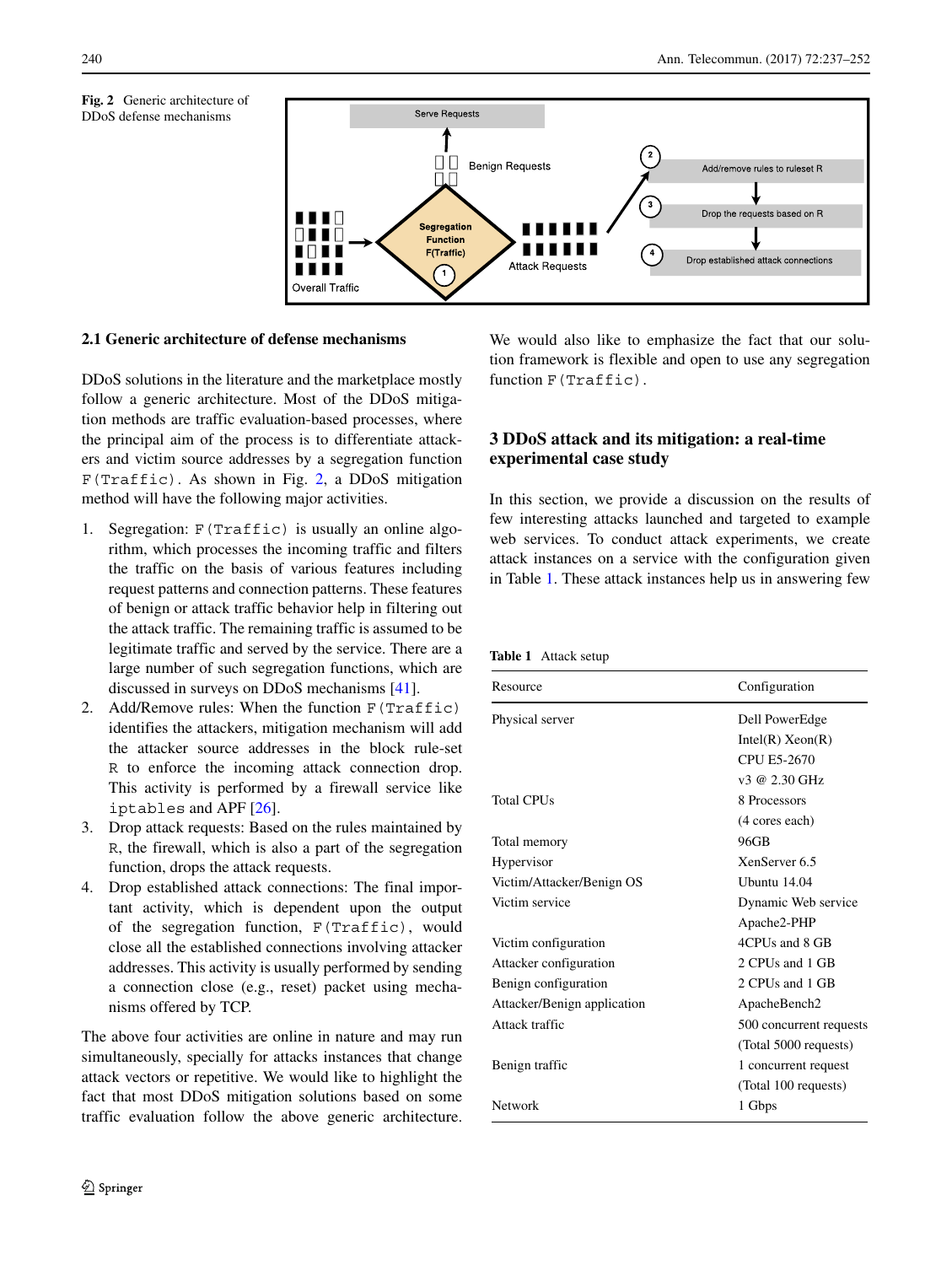<span id="page-4-0"></span>

important questions related to DDoS attack defense in the cloud services. We detail these questions later in this section with an effort to find out the answers in experiments, and then when we evaluate the proposed work in Section [6.](#page-9-0) The infrastructure available to the service is similar to a "C4 Extra Large" instance on Amazon EC2, which has 4 vCPUs, 7.5 GB RAM and on a 64-bit platform. We design the attack traffic by following the classical work in  $[25]$ . The webservice under attack is a representative service of most of the modern web services. This dynamic web service runs an image conversion program, which converts an image from one format to the other. We are converting a .jpeg image to .gif images for our experiments. As discussed in Section [2,](#page-1-0) we are not using a particular mitigation mechanism but a generic representative of many mitigation methods. The DDoS mitigation mechanism or segregation function (R) becomes a supplement to our discussions. Hence, any other mitigation method can be used in place of the mechanism used in this work. We are mostly interested in the costresource dynamics while the mitigation approach carries its activity in the presence of an attack. In all the experiments, we are using a popular open source DDoS mitigation mechanism, DDoS-Deflate [\[13\]](#page-14-17). This tool is a connection count based filter working on top of netstat utility to count connections by each sender. We have used this in its default configuration, which flags an address "attacker" if it tries to establish more than 150 concurrent connections. Let us consider the three attack instances and their impact on a benign user, which is accessing the service. In the first three instances (Figs. [3,](#page-4-0) [4,](#page-4-1) and [5\)](#page-5-0), the victim service is converting a 500 KB file on each request. If the service is not under an attack, each request usually takes a response time of around  $\sim$ 900 ms. Figure [3](#page-4-0) shows the victim service behavior experienced at benign user's end when there were resources similar to C4 Extra Large instance. In all the experiments,

attack and benign traffic arrival is scheduled in such a manner that they start sending the requests at the same time but with a large difference in their request frequency. Additionally, we have made the request timeout values very high (10,000 s) to see the attack impacts without missing any responses to the requests. The attack starts its impact on the service from the very first request and makes the victim service unavailable instantly. The mitigation mechanism starts its work with a frequency run of each 5 s. The attack gets detected and reported after ∼36 s of attack start. The total downtime of the victim service is 939 s. We repeat the same attack by giving more resources in Figs. [4](#page-4-1) and [5.](#page-5-0) We made this "resource increase" in the CPU resources to see if the attack mitigation gets fastened. "Resource increase" is also motivated by the recommendations made by many DDoS mitigation mechanisms about scaling the resources during the attack [\[42,](#page-14-10) [51\]](#page-15-1). In the 8vCPUs-8GB and 12vCPU-8GB victim instances, we see insignificant difference from the perspective of attack detection, reporting time, and total victim service downtime.

Now, we initiate the same attack with a change in the victim service's behavior. Instead of processing a 500 KB image, we use the image size of 2 MB. This change is in consonance with the average page size of the web pages across the globe from a popular survey [\[8\]](#page-14-18). A single request to the web server for this image takes around 4.5 s while there is no attack. We have performed two experiments with the attack configuration as shown in Table [1](#page-3-2) with 2 MB image size. The resultant request graphs are shown in Figs. [6](#page-5-1) and [7.](#page-6-0) In this case, the service behavior changes completely and the response time becomes very high due to the image size. However, we were unable to know when the mitigation service detects the attack. Mitigation service reported the attack only when the attack effects are over. The resource usage in these attack instances was maximum (CPU and

<span id="page-4-1"></span>

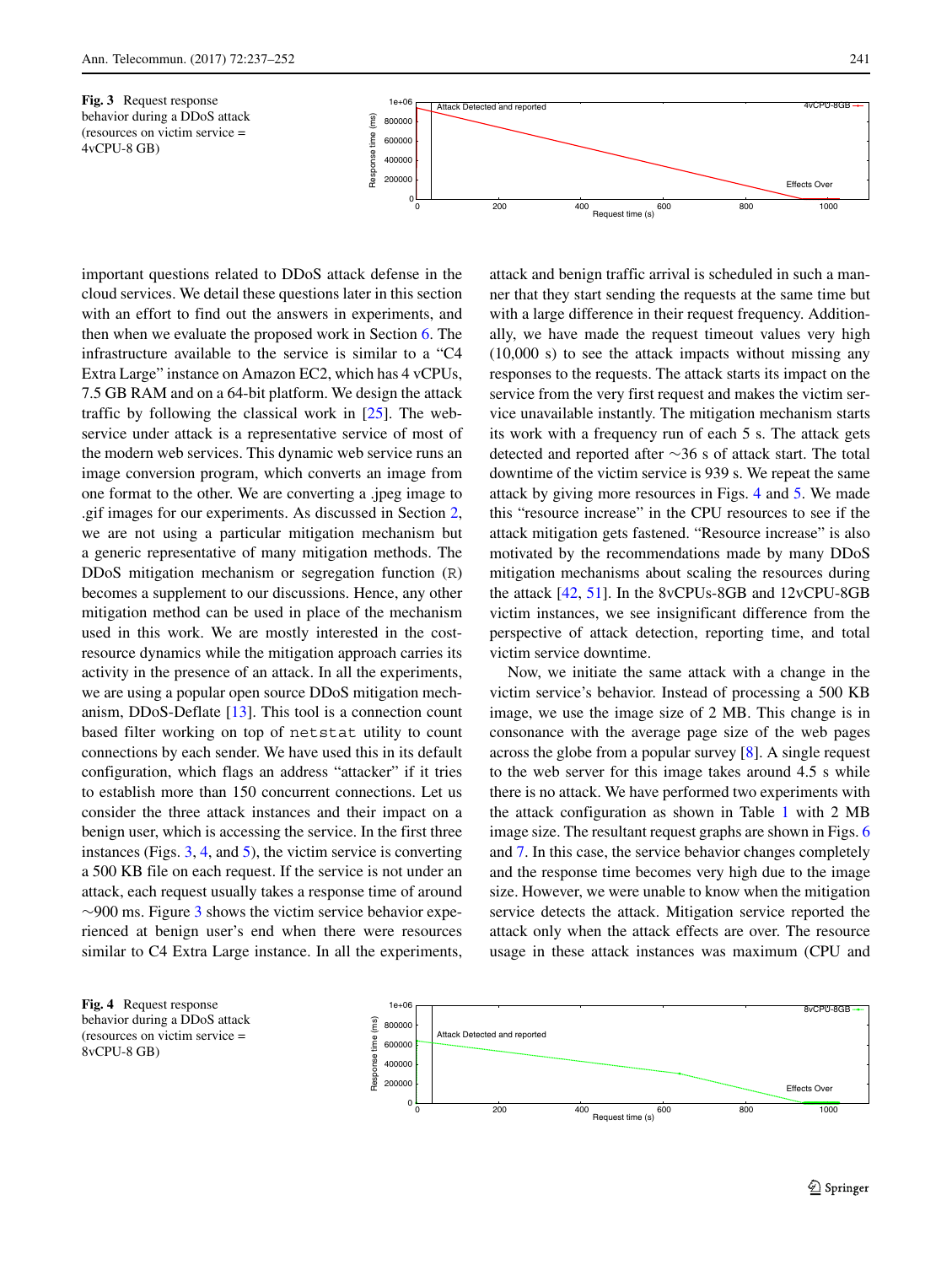<span id="page-5-0"></span>**Fig. 5** Request response behavior during a DDoS attack (resources on victim service = 12vCPU-8 GB)



memory usage reaching to 100 %), and no service was available during the whole attack period, till the time when all the attack effects subsides. On the other hand, in all the three attack instances (Figs [3,](#page-4-0) [4,](#page-4-1) and [5\)](#page-5-0), we were able to use the victim server for other services, during the victim service downtime. Another crucial fact to observe, as in many of the attack instances, the victim server's other services (e.g., *ssh*) also becomes unavailable due to the intensity of the attack and the heavy resource usage. The attack may lead to resource starvation for all the services on the machine. It is also worth highlighting that the resource starvation or the "resource race" (as pointed in [\[39\]](#page-14-19)) was so severe that the mitigation service could not even report the detection of the attack. We configured the mitigation service to write the time of mitigation activities such as detection and reporting in a file. The reporting of these activities was very comfortably done in the initial three attack instances. However, in the case of Fig. [6,](#page-5-1) the mitigation service could not even get the file in the memory and write into it. We term this attack scenario as "extreme DDoS" as there is an extreme service denial at the server.

Figure [7](#page-6-0) shows an instance in which we repeat the attack after the first attack effects are over. Recent attack reports show attack incidents where attacks are repeated a "stop-start-cycle" with attacks repeated after few minutes to hours [\[27\]](#page-14-6). Repetition may come with changes in attack vector, sources, and size. In this case, once the service is recovered from the attack, we start the next attack after 10 min. In attack repetition, we see a repetition of effects of the "extreme DDoS". In the attack repetition cases, the detection time of the attack is not known and service is only available after the attack effects are completely over. We have summarized the results of all four attack instances in Table [2.](#page-6-1) Attack repetition results are given in Table [3.](#page-7-1) It is clear that in the repeated attack instances are equivalent to "two" individual extreme DDoS attacks with large attack cooling down period.

## <span id="page-5-2"></span>**4 DDoS mitigation requirements: discussion**

Based on the attack instances and the outcomes, we discuss and design five important requirements related to DDoS attacks on cloud services. These questions are equally relevant to the cases of DDoS attacks to "fixed" infrastructure services. Based on these observations and design requirements, we propose our DDoS mitigation framework in the next section.

#### **4.1 R1: DDoS mitigation in the presence of attack**

DDoS attacks aim to create "denial" of the victim service. Victim service becomes unavailable due to the lack of resources and more and more incoming requests. In this case, DDoS mitigation method, as well as victim service both, need more resources, which are not available readily. Mitigation behavior is quite visible when we differentiate a "DDoS" attack and "extreme DDoS" attack instance. In "DDoS" (Fig. [3\)](#page-4-0), the mitigation mechanism was able to work in the presence of attack and could perform the mitigation activities like adding rules, dropping the subsequent connection, and terminating the established attack connections while reporting the attack. On the other hand, in the case of "extreme DDoS", getting the required resources to perform the activity was very competitive as resources like CPU time and memory were heavily used by web service. Hence, it becomes difficult for the victim service owner to monitor the state of the victim service. Providing additional support in the form of fault-tolerance and recovery is also difficult without accessing the service. Additional support can be given by providing additional instances, other essential resources like memory, and by monitoring the situation manually for attacks or even vulnerabilities. These support and recovery mechanisms always require information from the victim server, as without knowing the state and gaining the access, no other supports are useful. We need

<span id="page-5-1"></span>**Fig. 6** Request response behavior during an extreme DDoS attack (*R* time of reporting and *D* time of detection)

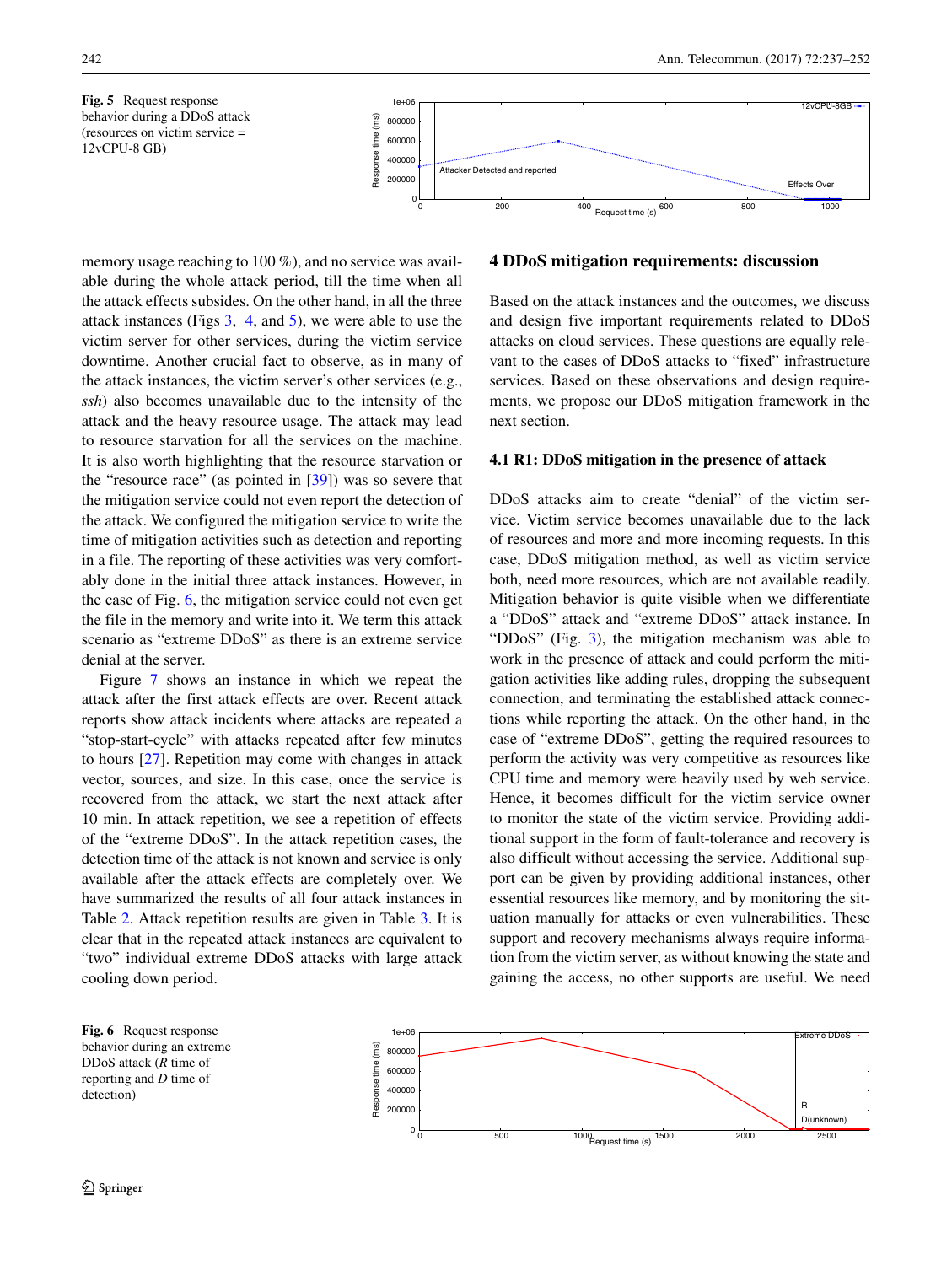<span id="page-6-0"></span>

mechanisms that can help in providing access to other services and resources for mitigation mechanisms, even in the presence of extreme DDoS attacks.

 400000 600000 800000 1e+06  $1.2e+0f$ 1.4e+06

 $(ms)$ ime

# **4.2 R2: Victim service availability after the attack mitigation/attack duration**

Attack mitigation has multiple facets such as attackers identification, blocking, and clearing established connections. The time taken by each of these activities is important to estimate the overall downtime and subsequent service availability time. We see in Table [2](#page-6-1) that even though the attack was detected at 38 s, the service became available after a much longer time (940 s). We term this time period as "Attack Cooling Down Period, *TC*", which is the total time taken by the services to recover after the attack is detected. There are a number of contributions available to perform quick DDoS mitigation; however, there are no contributions toward quantifying or reducing the  $T_C$ . Our work makes novel contributions in the directions of minimizing  $T_{C}$ .

# **4.3 R3: Availability of other services during the attack period**

Most administrators report about the unavailability of any access channel (including manual terminal access) to the victim service during the attack. Even cloud-based mitigation methods require a channel to perform the mitigation at the victim side. In all the extreme attack instances, the interactive services to access the victim server were unavailable. We are also interested to consider the performance of other critical services in the presence of an attack to the victim service. Performance of these services can be monitored by

<span id="page-6-1"></span>

Response time (ms) Response t 200000 R1 R2 R3  $\overline{0}$  0 1000 2000 3000 4000 5000 6000 Request time (s) considering the availability (or intermittent availability) and the response time. We detail the availability aspect of other

services in Section [6.1.](#page-10-0)

# **4.4 R4: Effect of scaling on mitigation and sustainability/costs**

Most of the cloud hosting service providers propose to mitigate DDoS attacks by scaling the service [\[45,](#page-14-9) [51,](#page-15-1) [53\]](#page-15-2) to quickly mitigate the effects utilizing the enhanced resources. In DDoS attack cases, we did not observe significant change in overall downtime, attack detection, and reporting time even with scaled up resources. On the other hand, an interesting statistics relates the total "attack" requests served during an onslaught. If we have more and more resources available on the server, then the attack requests entering the service queue will rise up before they get classified as "attack". In this case, the service will try to respond to more and more attack requests and make the detection difficult due to the "resource race". Additionally, if we look at the size of outgoing bandwidth, the victim service spends to serve these attack requests. The bandwidth will be directly proportional to the no. of attack requests entered into the system. In any sophisticated attack, if the attack detection does not take place even after a long time, and if we infuse more and more resources (anticipating a quick detection and mitigation), the system will have large number of requests resulting in massive attack mitigation costs. The attack mitigation cost include the cost of additional resources in terms of additional physical resources or VM instances and the cost of the mitigation software. These direct costs exclude the other costs such as business losses and penalties due to downtime. Incoming bandwidth to a cloud-based service is free up to an extent; however, the

| Attack       | Resources   | Time of<br>attack<br>detection | Time of<br>attack<br>reporting | Downtime<br>(victim<br>service) | Downtime<br>(other<br>services) | No. of attack<br>requests served<br>before detection |
|--------------|-------------|--------------------------------|--------------------------------|---------------------------------|---------------------------------|------------------------------------------------------|
| DDoS         | 4vCPU-8 GB  | 36s                            | $0 \text{ m } 36 \text{ s}$    | 939 s                           | 0 <sub>s</sub>                  | 45                                                   |
| <b>DDoS</b>  | 8vCPU-8 GB  | 39 <sub>s</sub>                | 0 m 39 s                       | 943 s                           | 0 <sub>s</sub>                  | 394                                                  |
| <b>DDoS</b>  | 12vCPU-8 GB | 37 <sub>s</sub>                | 0 m 37 s                       | 941 s                           | 0 <sub>s</sub>                  | 452                                                  |
| Extreme DDoS | 4vCPU-8 GB  | Unknown                        | 2315 s                         | 2294 s                          | 2294 s                          | 27                                                   |

Attack Repetition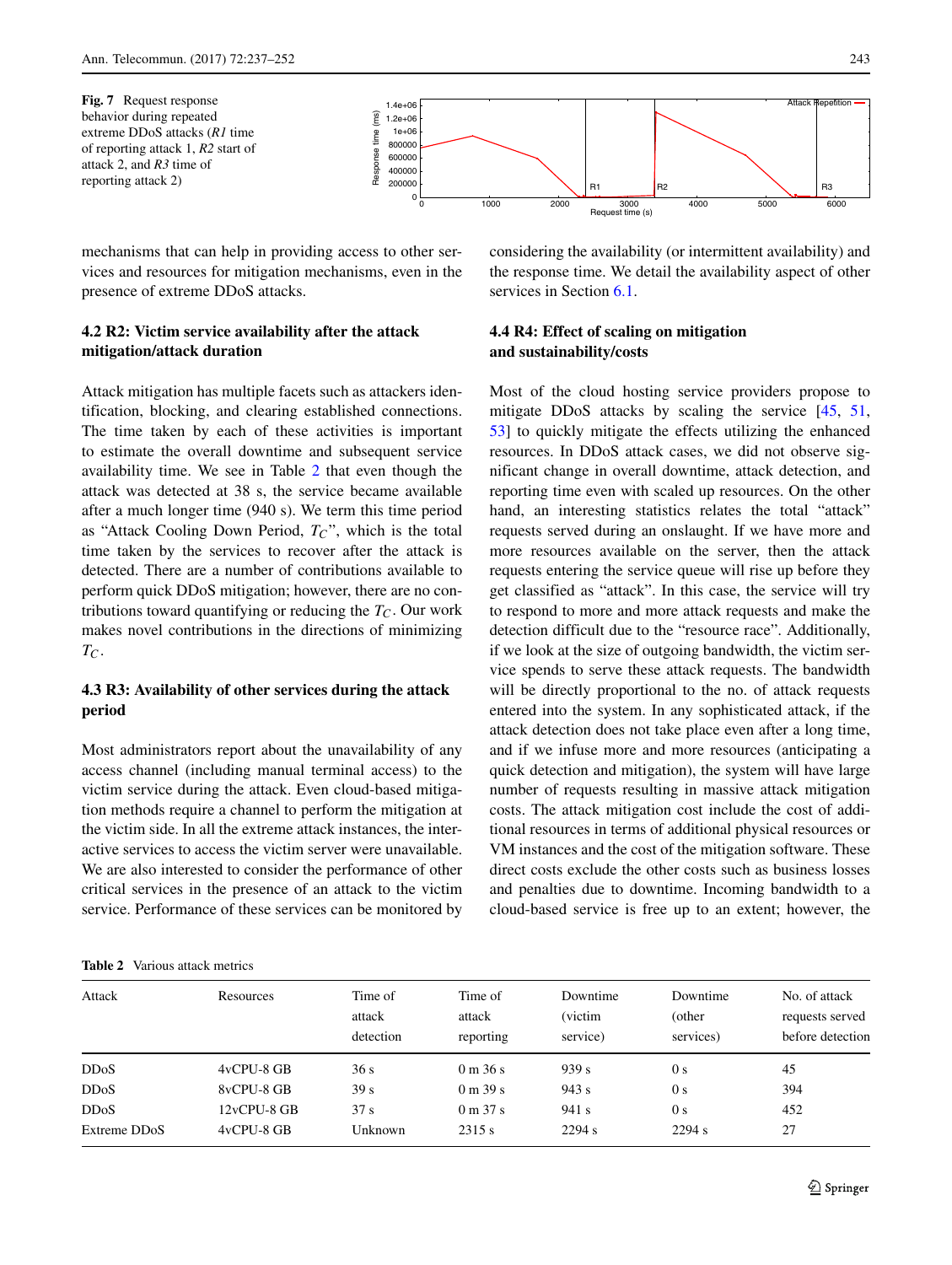| Attack     | Time of   | Time of   | Downtime | Downtime  | No. of attack    |
|------------|-----------|-----------|----------|-----------|------------------|
| in         | attack    | attack    | (victim  | (other    | requests served  |
| repetition | detection | reporting | service) | services) | before detection |
| Attack 1   | Unknown   | 2388 s    | 2290 s   | 2290 s    | 40               |
| Attack 2   | Unknown   | 2345s     | 2259 s   | $2259$ s  | 42               |

<span id="page-7-1"></span>**Table 3** Attack repetition results

more expensive outgoing bandwidth may result in severe economic losses [\[4\]](#page-13-2).

There is a high probability of detecting the attack quickly with very large amount of resources [\[51\]](#page-15-1). Though cloud computing utility models follow hourly pricing model, still, it may reach to a multi-fold sum of plain hosting costs without attacks. Costs of losses become significant if the attacks continue for a significantly long period or repeated or launched with additional sophistication. On the other hand, a secure remote accessibility to the victim machines is still needed to employ the mechanisms. In the case of network layer/overlay based detection, this might not be entirely true; however, most of the application layer methods will surely need the access.

## **4.5 R5: Repeated/prolonged attacks and variable attack vector**

There are many attack incidents, where the attacks continue for longer duration and bring variations in attack features [\[27\]](#page-14-6). At times, sophisticated attacks try to defeat the mitigation mechanism by stealth [\[7\]](#page-14-20). As per the attack reports by Arbor Networks [\[27\]](#page-14-6), repeated attacks may come in a "start-stop cycle" after some intervals. We have shown a case of repeated attack instance in Fig. [7](#page-6-0) and Table [3.](#page-7-1) It is very difficult to anticipate the attack repetition to prepare the defense. The mitigation mechanisms should be able to circumvent the attacks as quickly as possible in the presence of repetition. Repeated attacks may bring variations from the perspective of attack rate, type, packets, sources, and the attack duration.

#### <span id="page-7-0"></span>**5 Proposed mitigation framework**

In the attack experiments, we observed that an attack with the same "frequency" and "intensity" may bring completely different manifestations on two different victims. On a victim, running a light service, it was mere DDoS, where the mitigation was quick and without many hurdles. On the other hand, a web service, which does more "resource utilization (work) per request" gets deteriorated to have "extreme DDoS" attack. Most of the DDoS attacks target with a peak attack bandwidth of ∼1 Gbps and most attack targets of are SMEs [\[27\]](#page-14-6). These small targets are very cautious about sustainability and concerned about the cost of the security solutions. Additional resources and scaling should only be used, when they are required and used in the mitigation. In the following, we propose a solution having the following objectives. We decide these objectives considering the design requirements detailed in the Section [4.](#page-5-2)

- 1. Minimizing "Attack Cooling Down Period", *TC*.
- 2. Mitigation with the available resources. Acquiring more resource only when needed.
- 3. Handling prolonged attacks and repetitions.
- 4. Providing quick resources from the available resources for mitigation in the presence of an attack.
- 5. Minimizing attack consequences like bandwidth costs and isolation penalties.

#### **5.1 Shrink-expand based service resizing**

CPU time is one of the necessary resources to offer a service on a machine. "Resource race" created due to DDoS attacks is mostly due to CPU and Memory resources. To achieve the five objectives listed as above, we propose a novel "service resizing" method, which provides more resources to DDoS mitigation methods, in the presence of an attack. Our proposed method frees the resources by shrinking the "resource intensive" victim web-service to minimal resources thus reducing attack surface. We use OS level processor affinity methods [\[15,](#page-14-21) [21\]](#page-14-22) to affine the services to few or more processors dynamically. These methods are accessible using the affinity utilities such taskset. We illustrate the algorithm of service resizing in Algorithm 1 and a related function, RESIZE() in Algorithm 2. We show the process of service resizing in Fig. [8.](#page-8-0) This algorithm works by regularly monitoring two important service parameters, (i) Request response time, *Treq* and (ii) Number of established connections =  $N_{est}$ . We assume that the service has a defined set of service capacity parameters, which show the maximum supported connections as per the capacity, *N*max and acceptable request timeout at the client end,  $T_{to}$ . Algorithm checks these parameters at regular intervals. Attack detection time would decide the time taken by overall attack mitigation time. The algorithm checks if both the parameters are under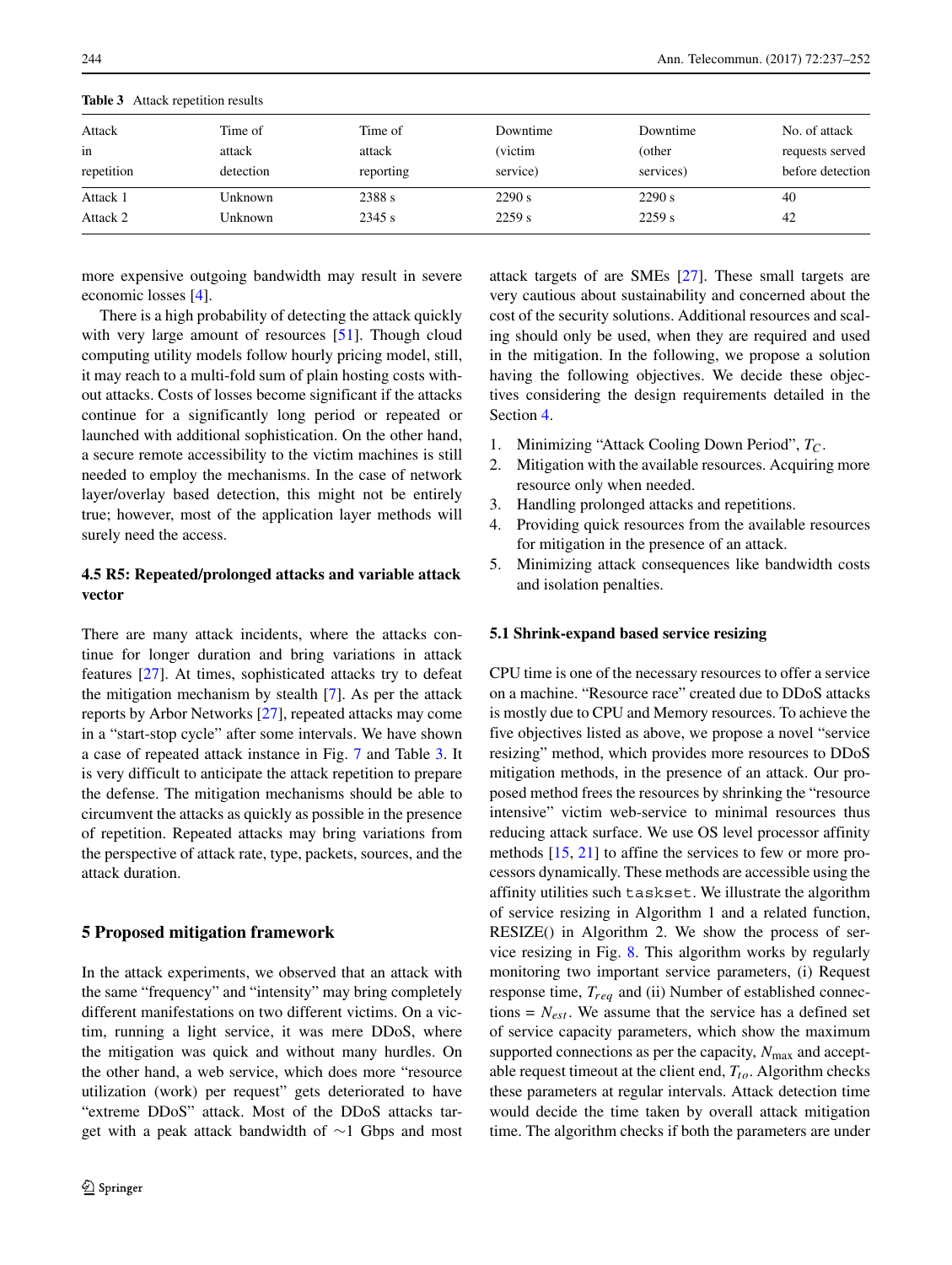<span id="page-8-0"></span>

**Fig. 8** Resizing services for DDoS mitigation

control using a condition, which tests them  $(T_{req} \geq T_{to})$ &&  $N_{est}$  >=  $N_{max}$ ). If this attack condition becomes true (as the attack is present), in that case, the algorithm will immediately go for service resizing.

| <b>Algorithm 1:</b> Service Resizing Algorithm             |                           |  |  |  |  |  |  |  |
|------------------------------------------------------------|---------------------------|--|--|--|--|--|--|--|
| (Shrink-Expand)                                            |                           |  |  |  |  |  |  |  |
| SHRINK-EXPAND;                                             |                           |  |  |  |  |  |  |  |
| <b>Data:</b> Request response time $=T_{rea}$ ,            |                           |  |  |  |  |  |  |  |
| Request timeout $=T_{to}$ ,                                |                           |  |  |  |  |  |  |  |
| Number of established connections = $N_{est}$ ,            |                           |  |  |  |  |  |  |  |
| Maximum connections as per the capacity $=N_{max}$ ,       |                           |  |  |  |  |  |  |  |
| Victim service = $WebService$                              |                           |  |  |  |  |  |  |  |
| DDoS mitigation service = $DDoS$ .                         |                           |  |  |  |  |  |  |  |
| Total resources $=R$ ,                                     |                           |  |  |  |  |  |  |  |
| Minimum resources to run the WebService $= MinR$ ,         |                           |  |  |  |  |  |  |  |
| <b>Result:</b> Attack Mitigation Successful                |                           |  |  |  |  |  |  |  |
| initialization:                                            |                           |  |  |  |  |  |  |  |
| while $(T_{rea} < T_{to} \&\& N_{est} <= N_{max})$ do      |                           |  |  |  |  |  |  |  |
| Nothing                                                    |                           |  |  |  |  |  |  |  |
| end                                                        |                           |  |  |  |  |  |  |  |
|                                                            | RESIZE(WebService, MinR); |  |  |  |  |  |  |  |
| RESIZE(DDoSMS, R-MinR);                                    |                           |  |  |  |  |  |  |  |
| while $(T_{req} \geq T_{to} \&\& N_{est} \geq N_{max})$ do |                           |  |  |  |  |  |  |  |
| Nothing:                                                   |                           |  |  |  |  |  |  |  |
| end                                                        |                           |  |  |  |  |  |  |  |
| RESIZE(WebService, R);                                     |                           |  |  |  |  |  |  |  |
| RESIZE(DDoSMS, R);                                         |                           |  |  |  |  |  |  |  |
| Show "Attack Mitigation Successful"                        |                           |  |  |  |  |  |  |  |

**Algorithm 2:** Resize() function  $RESIZE()$ Data: Service  $S$ Resources =  $M$ , Result: Service S's new affinity is M initialization; Find out all the instances of S; Change affinity of S to M;

In case of C4 instance, the resources available to the VM are 4 vCPUs-8GB. We resize the services utilizing the affinity utilities available for compute resources (vCPUs). We will assign the minimum resource MinR =1 vCPU to victim service and R-MinR=3 vCPUs to DDoS Mitigation Sevice (DDoSMS) and other services. We argue that the resource shrinking to minimum resources (in this case 1 vCPU) provides free resources to the mitigation methods. Presence of the extreme attack is an important information to proceed with the decision of shrinking. Resource shrinking and expansion will allow the DDoS mitigation service DMS to get maximum compute power, which is also isolated from the victim service. After resizing, the attack requests will be limited to MinR resources, and DMS will be able to perform its activities comfortably using dedicated resources. Once DMS detects the attack, it performs all the related activities. Once the attack cooling down period  $T_C$  passes, the algorithm will succeed in mitigation and resize the services back to their original form (resource R). To support the claims, we have conducted the experiments again with the proposed algorithms (Section [6\)](#page-9-0). We also performed additional experiments to demonstrate how an "operating system level resizing" with separate resources using affinity helps. As discussed in the Section [2,](#page-1-0) adding rules to the firewall is an important activity during the overall DDoS mitigation activity. In the presence of an attack (similar to Fig. [3\)](#page-4-0), we add and remove a number of rules to the firewall. First, we perform this operation on shared resources, with the victim web service. To see the impact of isolation and separation, we perform the same operation on separate resources. We show the results of this experiment in Table [4.](#page-9-1) It is clearly visible that sharing resources with the victim service under attack results in heavy performance penalties, which are as high as four times the actual time taken using separate resources (e.g., time required to add/remove 500 rules).

# **5.2 Minimizing attack cooling down time using TCP tuning**

We saw in the attack instance of Section [3](#page-3-0) that the attack cooling down period is an important part of the overall service downtime. Clearing up "established" attack connections is an important part of the overall mitigation activity.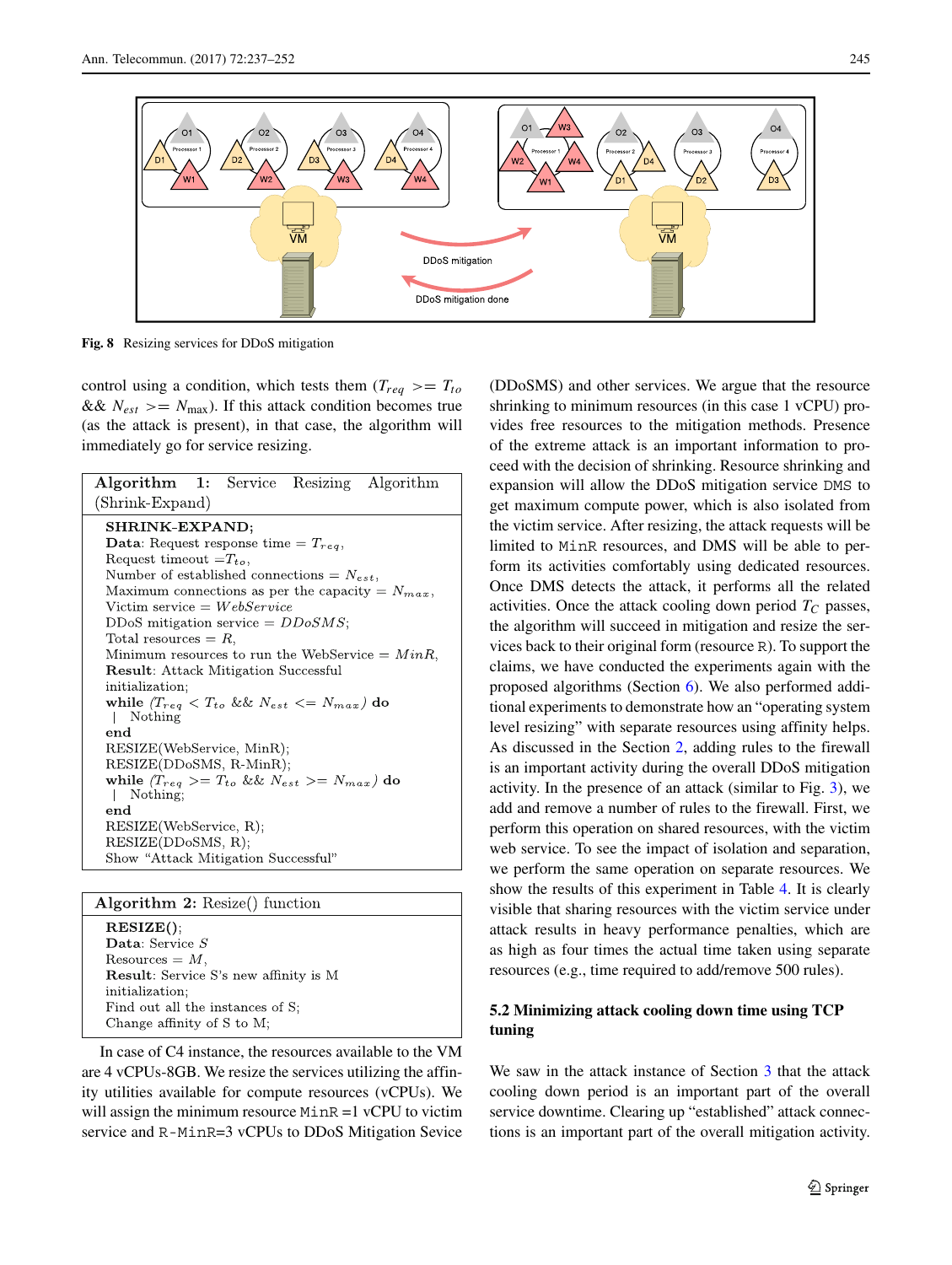#### <span id="page-9-1"></span>**Table 4** Firewall: shared resources vs. separate resource

| No. of rules | Shared resources               |                                | Separate resources |                                 |  |
|--------------|--------------------------------|--------------------------------|--------------------|---------------------------------|--|
|              | Addition                       | Deletion                       | Addition           | Deletion                        |  |
| 100          | $0 \text{ m} 0.381 \text{ s}$  | $0 \text{ m}$ 0.547 s          | 0 m $0.090 s$      | $0 \text{ m}$ 0.097 s           |  |
| 500          | $0 \text{ m } 2.095 \text{ s}$ | $0 \text{ m } 2.069 \text{ s}$ | 0 m $0.582$ s      | 0 m $0.590 s$                   |  |
| 1000         | 0 m $5.479$ s                  | 0 m $4.450$ s                  | 0 m $1.505$ s      | $0 \text{ m} 1.614 \text{ s}$   |  |
| 5000         | $0 \text{ m}$ 50.811 s         | 0 m 49.552 s                   | 0 m $30.045$ s     | $0 \text{ m } 30.200 \text{ s}$ |  |
| 10,000       | $3 \text{ m} 5.560 \text{ s}$  | 2 m 59.750 s                   | 2 m 22.881 s       | 2 m 22.743 s                    |  |
| 20,000       | 11 m 28.439 s                  | 11 m $29.298 s$                | 9 m $50.675$ s     | 9 m $55.632$ s                  |  |

These established connections may have both attack connections and benign user connections. However, in the extreme attack cases, the downtime results into successive timeouts for benign users. Usually, the connection removal activity is performed by identifying the sequence number and sending an RST (e.g., tcpkill). We have supported the connection removal activity by tuning two important TCP parameters to clear the established connections involving attackers quickly. However, to maintain the service quality, we unset the parameters to their original values once the attack downtime is over. These two parameters are *tcp fintimeout* and *tcp\_retries2* [\[2\]](#page-13-4). We set their values to "10 s" and "1 retry" respectively.

- 1. *tcp fin-timeout=10*: This parameter decides the time for which sockets will be in state FIN-WAIT-2. It is an important parameter to assist in early removal as the victim service has closed the connection.
- 2. *tcp\_retries2*: This parameter decides the number of retries to be performed before killing an alive connection.

By setting the above parameters, we may lose some benign connections; however, loosing some benign connections during attack downtime is reasonable. Victim service looses the benign connections during the extreme attacks. By employing the proposed techniques, we show that the reduction in overall downtime, also results in reduction in the loss of benign connections.

# <span id="page-9-0"></span>**6 Evaluation and results**

The detailed results are shown in Figs. [9](#page-10-1) and [10,](#page-10-2) and Table [5.](#page-11-0) To evaluate the effectiveness of proposed service resizing algorithm, and TCP tuning technique, we perform following attacks.

- 1. Extreme DDoS attack with Shrink-Expand and TCP Tuning
- 2. Extreme DDoS with Shrink-Expand and without TCP Tuning
- 3. Extreme DDoS without Shrink-Expand and with TCP Tuning
- 4. Repeated extreme DDoS attack with Shrink-Expand and TCP Tuning

We compare the results of attacks mentioned above (point 1, 2, and 3) with the extreme DDoS attack instance, discussed in Section [3](#page-3-0) and Fig. [6.](#page-5-1) Similarly, we compare the attack described in point 4 with the attack incident shown in Fig. [7.](#page-6-0) In Fig. [9a](#page-10-1), we show the attack outcome without applying any of our proposed techniques. In Fig. [9b](#page-10-1), we use both "Shrink-Expand" and "TCP Tuning" techniques to support the DDoS mitigation process. The results show improvement in all the important parameters such as attack detection time, attack reporting time, downtime for both victim service as well as other services, and total number of attack requests served by the victim. When we only use "Shrink-expand," the attack detection time is increased to 901 s from 845 s when both the techniques were employed. We can also see in the Fig. [9b](#page-10-1) about the response time downfall during the downtime for few requests which is not available in Fig. [9c](#page-10-1). On the other hand, in the case of Fig. [9d](#page-10-1), the attack detection time is increased to more than 950 s due to the unavailability of "Shrink-expand" mechanisms. However, "Only TCP Tuning" setting results into very small improvement (2118 s as compared to 2294 s in Table [5\)](#page-11-0) in downtime of victim service which signifies the requirement of isolated resources for the DDoS mitigation service. We see that quick connection release during the attack (using TCP tuning) support the isolated resource availability in the presence of extreme DDoS attacks.

For the cases of repeated attack incidents, we compare the performance of the proposed techniques (Fig. [10b](#page-10-2)) with its counterpart in which we do not employ these techniques (Fig. [10a](#page-10-2) and Table [3\)](#page-7-1). In these attack cases, the performance of the mitigation process is boosted and a quick attack detection and reporting is achieved. On the other hand, the case of repeated attacks one after another (shown in Table [6\)](#page-11-1), show similar performance metrics to the extreme attack cases shown in Table [5.](#page-11-0)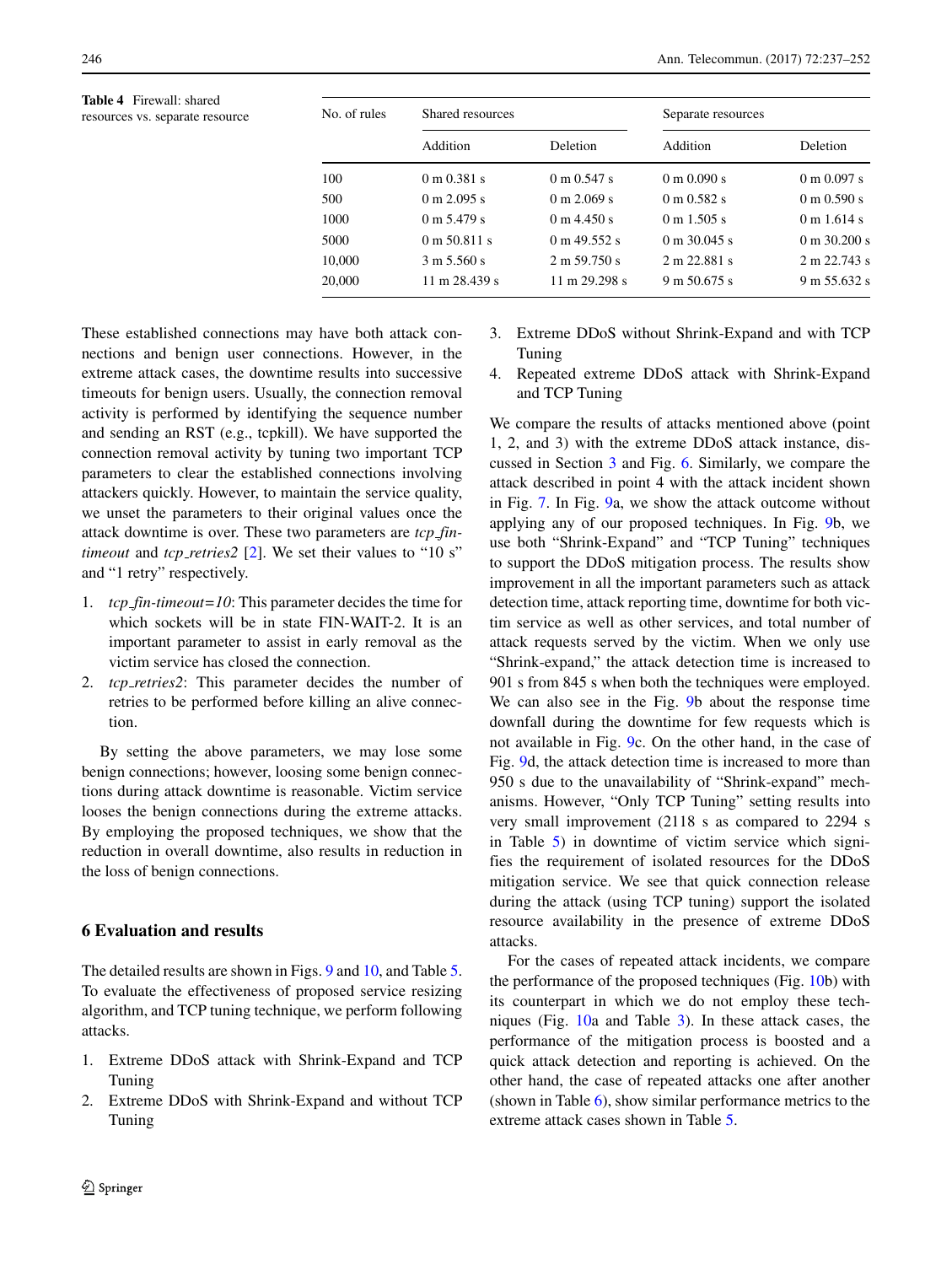<span id="page-10-1"></span>**Fig. 9** Evaluation and results of shrink-expand and TCP tuning (*D* time of attack detection and *O* attack effects over)



(d) Extreme DDoS Attack with TCP Tuning and without Shrink-Expand

## <span id="page-10-0"></span>**6.1 Discussion and issues**

Extreme DDoS attacks occur due to the heavy resource sharing at the level of operating systems. Performance and resource issues among VMs are highly isolated as compared to the process isolation at the level of an operating system [\[40\]](#page-14-11). The proposed techniques should not be used and are rather not useful where these resource contentions

<span id="page-10-2"></span>**Fig. 10** Evaluation and results of shrink-expand and TCP tuning in case of repeated attacks (*D1* attack 1 detection time, *O1* attack 1 effects over, *S* start of attack 2, *D2* attack 2 detection time, and *O2* attack 2 effects over )

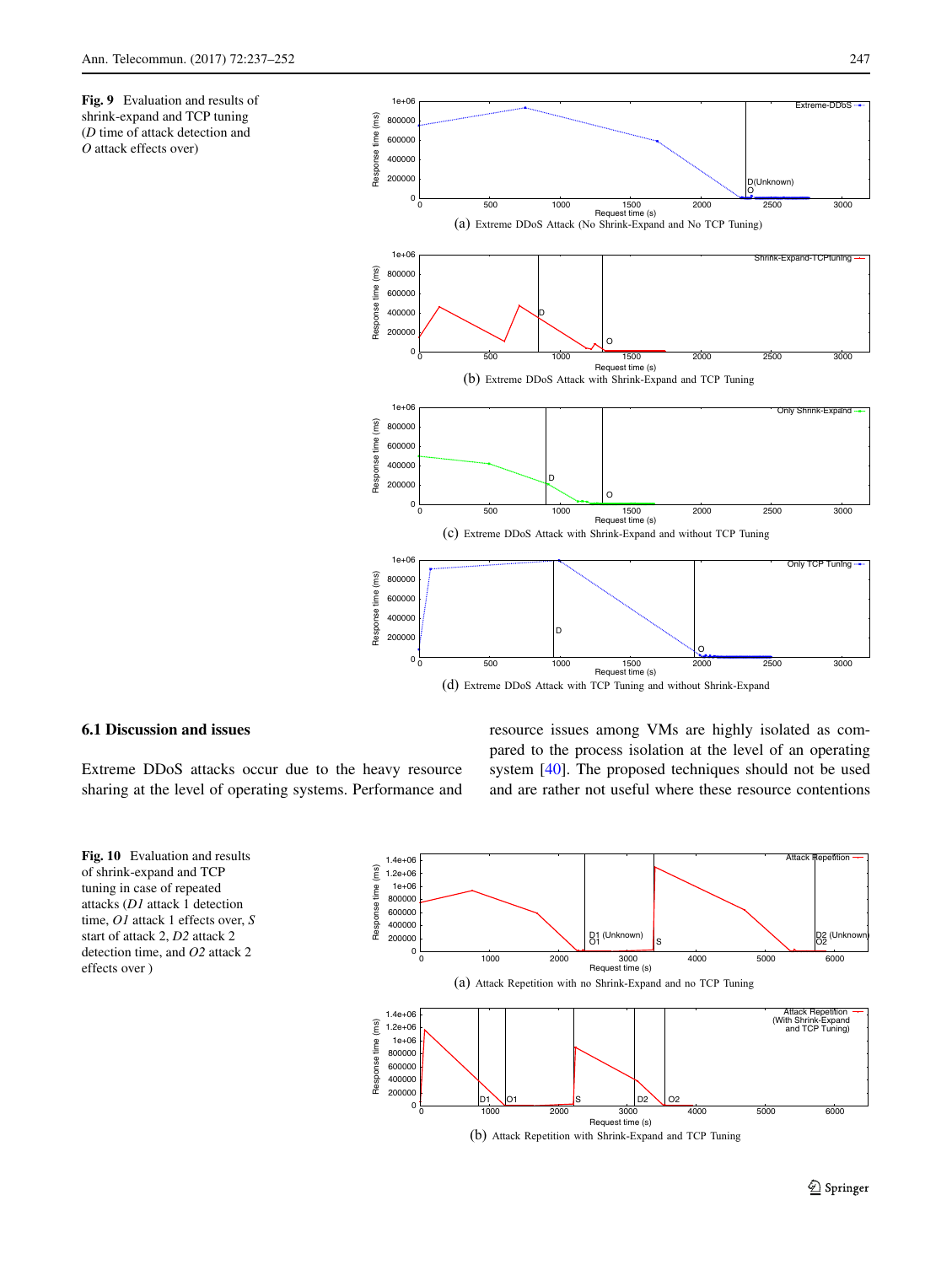| Attack  | Resources            | Time of<br>attack<br>detection | Time of<br>attack<br>reporting | Downtime<br><i>(victim)</i><br>service) | Downtime<br>(other<br>services) | No. of attack<br>requests served<br>before detection |
|---------|----------------------|--------------------------------|--------------------------------|-----------------------------------------|---------------------------------|------------------------------------------------------|
| Extreme | 4vCPU-8 GB           | Unknown                        | 2315 s                         | 2294 s                                  | 2294 s                          | 27                                                   |
| Extreme | 4vCPU-8 GB           | 845s                           | 845s                           | 1326 s                                  | 1326s                           | 10                                                   |
|         | (Shrink-Expand and   |                                |                                |                                         |                                 |                                                      |
|         | TCP Tuning)          |                                |                                |                                         |                                 |                                                      |
| Extreme | 4vCPU-8 GB           | 901 s                          | 901 s                          | 1278s                                   | 1278s                           | 12                                                   |
|         | (Only Shrink-Expand) |                                |                                |                                         |                                 |                                                      |
| Extreme | 4vCPU-8 GB           | 956 s                          | 956 s                          | 2118 s                                  | 2118 s                          | 34                                                   |
|         | (Only TCP Tuning)    |                                |                                |                                         |                                 |                                                      |

<span id="page-11-0"></span>**Table 5** Attack results after applying shrink-expand and TCP tuning

are not severe. Considering the evaluation results, the following are few important issues about the proposed scheme concerning the DDoS mitigation in cloud computing.

**Deciding when to resize** Resizing is only needed when the service is facing an extreme attack. Anticipating a DDoS attack to take the shape of extreme attack depends on service and the amount of efforts it spends on each request. Resizing may also result in downtime for benign users in the presence of low rate DDoS attacks. In this case, we would like to adopt step-wise resizing (e.g., freeing just 1vCPU for the DDoS Mitigation).

**Attack requests in the system** Number of attack requests entered into the system are directly proportional to the time it takes to detect the attack source. Therefore, attack detection time will lead to the downtime, network bandwidth spent on attack and attack cooling down time.

**Network bandwidth** A control on the attack requests will also result in network isolation, which will lead into minimization of collateral damages and energy consumption.

**Attack strength** Resizing tries to help in one critical aspect, which is the impact of attack strength. If the attack comes with a minimum rate and achieves the "extreme DDoS", increasing the attack rate further will not have any adverse impact on the service under the attack. Resizing will always bring the victim web service to the MinR resources.

**Availability issues** In the cases of extreme DDoS attacks without using the proposed techniques, victim service faces a huge downtime. With the help of "Shrink-Expand" and TCP Tuning, the downtime is reduced to achieve availability. After the attack is over, the services are resized to the original resources to maintain the availability.

**Attack repetition** There is no clear way by which we can know that an attack is going to repeat in the future. Therefore, after completing the mitigation requirements through shrinking, we will again expand the resources. If there is another attack before this expansion, then the web service will remain with minimum sized resources.

**Attacks during downtime** There may be other DDoS attacks or changed attack vector once the service downtime is reached. In both the situations, the attack mitigation will be quick as compared to the case where "Shrink-Expand" or TCP Tuning are not utilized because of the resource availability. Additional resource requirement in case the attack detection or mitigation is not possible within the available resources, in that case the traditional auto-scaling methods are required to scale the service.

**Overhead of resizing** Shrink-Expand overhead will be similar to the overhead of moving tasks from one CPU to another CPU using context switches used in preemption and global load balancing.

<span id="page-11-1"></span>**Table 6** Attack repetition results after applying Shrink-Expand and TCP tuning

| Attack     | Time of   | Time of   | Downtime        | Downtime  | No. of attack    |
|------------|-----------|-----------|-----------------|-----------|------------------|
| in         | attack    | attack    | <i>(victim)</i> | (other    | requests served  |
| repetition | detection | reporting | service)        | services) | before detection |
| Attack 1   | 840 s     | 840s      | 1234 s          | 1234 s    | 12               |
| Attack 2   | 851 s     | 851 s     | 1321 s          | 1321 s    |                  |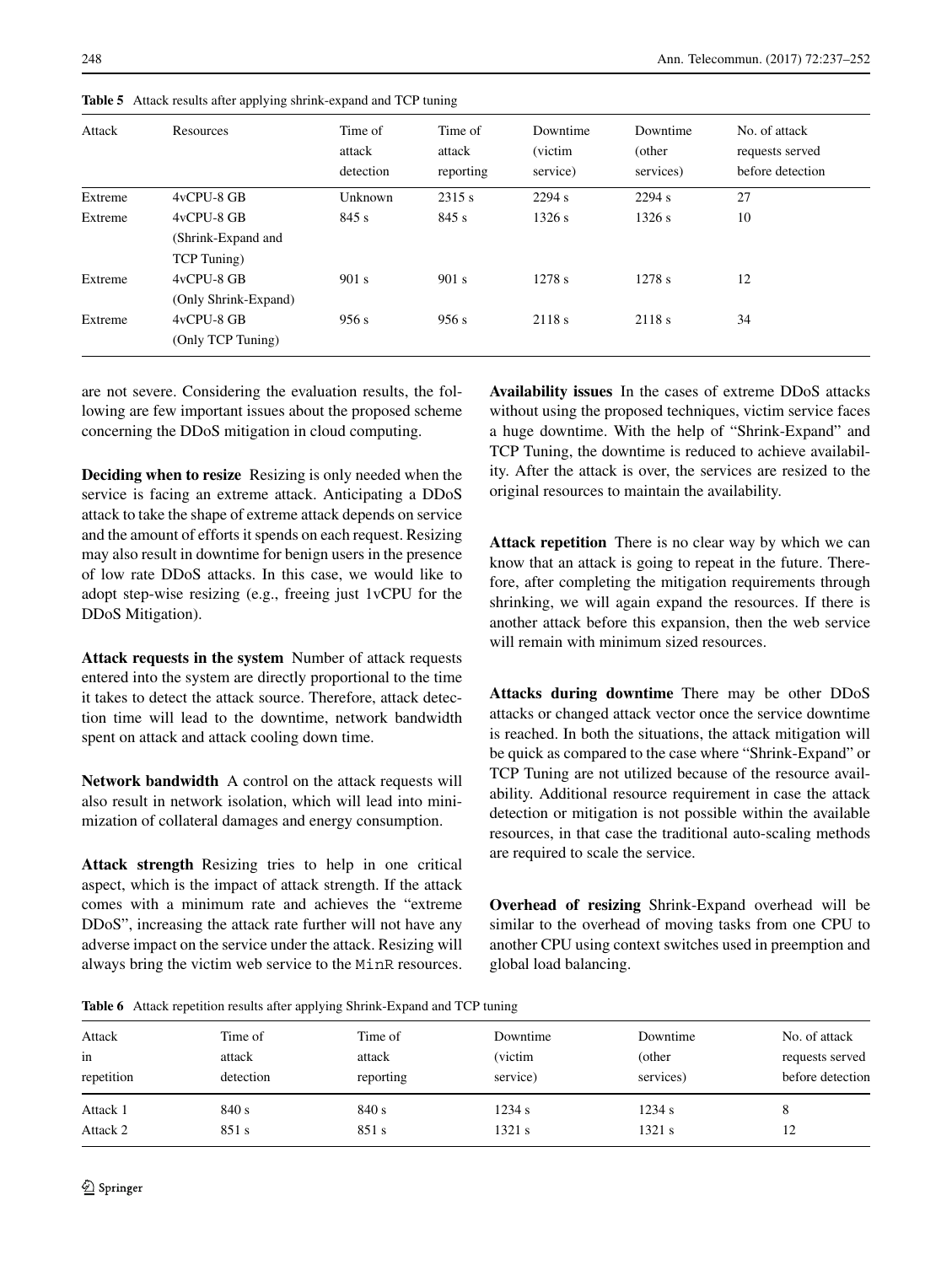**Availability of other services** Other services were not completely available (intermittently available) in the case of resizing of applications. This is mostly due to heavy memory usage. Memory level resizing can ensure availability of other services. However, due to a large decrease in downtime, the services are restored quickly.

**Resources available** Resource requirement has not been a primary thought while designing DDoS mitigations solutions. We could see that giving more resources may not help in few attack instances unless the resource contention issues are solved. On the other hand by resizing, we could spare 3 vCPUs for the mitigation which is equivalent to having 75 % of C4 Compute resources (4 vCPUs) without costs.

# <span id="page-12-0"></span>**7 Related work**

There are a large number of contributions in the area of DDoS mitigation in a variety of computing environments. A detailed list of these contributions is available in popular surveys in [\[6,](#page-14-23) [22,](#page-14-24) [30\]](#page-14-25). Similarly, there is a number of surveys related to DDoS mitigation mechanisms in cloud computing environment [\[35,](#page-14-26) [41,](#page-14-7) [48\]](#page-15-3). We see that there are other related contributions in the areas of attack impact studies in the cloud computing environment. Authors in [\[29\]](#page-14-27) show a study of network-level DDoS and its impact on services running in the cloud. Authors have shown that the power usage is affected due to the heavy impact on CPU and I/O usage. Similarly, Shea et al. in [\[36\]](#page-14-28) show DDoS attack and its effects on various kinds of virtualization techniques. Authors in [\[11\]](#page-14-4) show effects of a DDoS variant in the cloud, known as Fraudulent resource consumption (FRC attacks), where the attackers plan the attack in such a manner that it forces fake resource usage and billing. Other authors in [\[10,](#page-14-29) [37,](#page-14-30) [47\]](#page-15-4) show similar attack instances and their studies. Author in [\[39\]](#page-14-19) demonstrate the impact of DDoS attack on non-target services in the multi-tenant cloud environment. Authors argue that the shared resources and poor isolation result in attack effects to the services and components, which are not on the target of the attack. A range of sophisticated, stealthy attacks traffic patterns has been shown by authors in [\[7\]](#page-14-20) when the attackers to remain undetected, change attack patterns. Authors also show energy losses due to these stealthy DDoS attacks on cloud services.

There is a number of contributions related to attack prevention techniques, which advocate the usage of challengeresponse protocols like CAPTCHAs [\[9,](#page-14-31) [16,](#page-14-32) [45\]](#page-14-9). On the other hand, there are techniques, which work on detecting the attacks using traffic patterns and anomaly detection [\[12,](#page-14-33) [18,](#page-14-34) [28,](#page-14-35) [52\]](#page-15-5). Authors in [\[1\]](#page-13-5) show novel cloud service targeted attacks which are running critical health care services. In this work, authors propose an algorithm to detect the DDoS attacks in body area networks based on wireless medium. Now, we discuss the contributions related to attack mitigation in cloud computing environment. There is a number of recent contributions in the area of DDoS mitigation in the cloud, which use resource management. As our work focuses on the resource management aspects of cloud computing, we will now detail the works related to resource scaling and attack mitigation in the cloud. Authors in [\[14\]](#page-14-36), proposed a moving server based technique in which the incoming requests are redirected to different servers and their replicas based on the request behavior. The proposed method is a costly technique, which has an additional overhead of change management among replicas and cost of the servers. Authors in [\[34\]](#page-14-37) proposed a multilevel solution based on cloud level, tenant level, and VM level DDoS detection. Authors in [\[51\]](#page-15-1) proposed a detailed solution concerning the resource allocation techniques in cloud computing. Authors recommend using multi-instance scaling to acquire more and more instances, running intrusion prevention system to mitigate attacks quickly. Authors have proposed a DDoS mitigation algorithm, which works on resource scaling to give more and more resources while there is an attack. Authors have also conducted experiments to show the efficacy of their scheme from the perspective of cost of attack mitigation. However, this solution does not consider the cost evaluation for the repetitive and prolonged attacks for hours with heavy intensity. Additionally, the cost evaluation does not consider the cost of outgoing bandwidth. Another contribution in this area [\[50\]](#page-15-6) proposed a low-cost cloud-based firewall to perform quick mitigation based on the trade-off between service quality and resources.

Authors in [\[53\]](#page-15-2) uses a hypervisor level DDoS detection, which is an external detection in which after the detection victim VM is transferred to a backup server and once the attack gets over, they bring it back to the original server. The cost of the backup server and overhead of migrations are major issues with this technique. Authors in [\[19\]](#page-14-8) propose a broad range of DDoS attacks and their identification based on the resource usage and traffic. Additionally, this method also provides migration and scaling based DDoS mitigation and recovery to maintain service availability. Similarly, authors in [\[49\]](#page-15-0) provides a collaborative solution based on resource acquiring from untrusted content delivery network (CDN) clouds. Authors argue that these inexpensive resources can be used in quick mitigation of DDoS attacks with inexpensive resource driven scaling. Externally supportive mitigation methods are proposed by authors in [\[32\]](#page-14-38). Authors in this work do ISP level mitigation to help the overall mitigation activity. Authors in [\[46\]](#page-14-39) shows softwaredefined networking (SDN) based mitigation methods. Other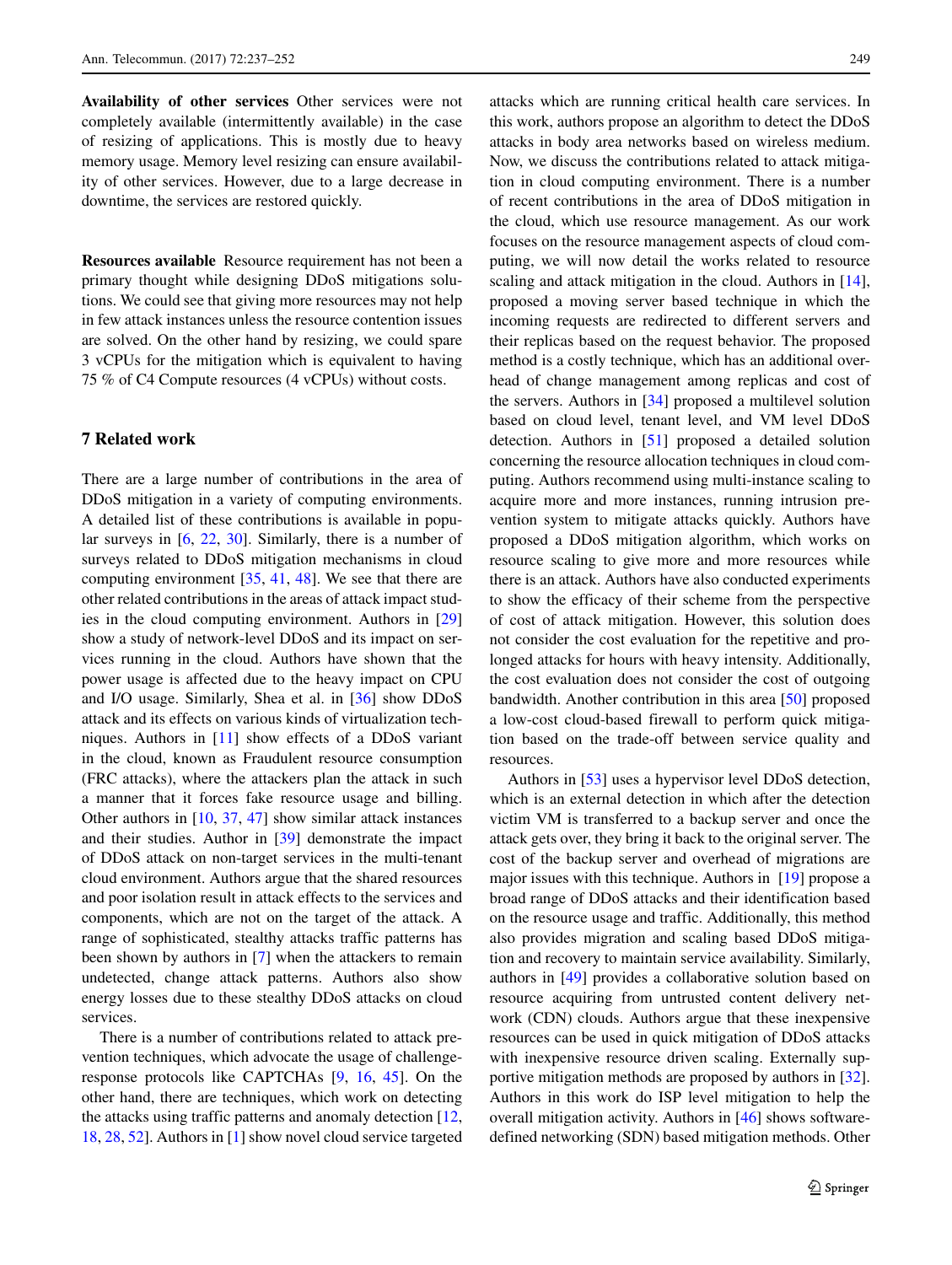important contributions include [\[20\]](#page-14-40), where authors provide an elastic intrusion prevention system based on SDN technologies.

Most of the works related to DDoS mitigation in cloud computing are similar to the methods employed on traditional infrastructures. Few methods which contribute in the direction of resource mitigation are also not considering the aspects on operating system level "resource race" among processes and services. We see that there are few solutions, which consider the resource scaling as a supporting mechanism to DDoS mitigation. However, cost and access to victim service during extreme DDoS attack is not considered, while designing these solutions. One very high commonality in all the past contributions is that the mitigation methods treat attack identification as the final stage of mitigation. However, we have shown in our experiments that post-attack detection, there is a significant time taken by the attack requests to cool down the resources and become available for future requests. We would also like to highlight on the resource management at the operating system level and isolation required among services during an attack. Resource management is a novel factor which is considered by our work looking at various attack instances and mitigation within the available resources.

## <span id="page-13-3"></span>**8 Conclusions and future work**

Recently reported attacks prove that the DDoS attacks are much fatal than they appear for both the victim service and the organization. DDoS attacks on the cloud services see various trends due to the nature of the business model supported by cloud computing. "Pay-as-you-Go" models are becoming real for both attackers and victim enterprises. We see a conversion of DDoS "arms-race" into a "resourcerace" due to the emergence of these services. There is an immense need of methods to characterize and mitigate these attacks on the cloud environment.

We conduct real attack instances on cloud services to critically see the overall mitigation activity at fine grain level, i.e., at the resource level. DDoS attacks being resourcebased attack turn into "extreme DDoS" attacks for services with high resource utilization per request. We characterize these extreme DDoS attacks and observe that the resource contention created by the victim service under an attack may also compromise the DDoS mitigation service itself. Additionally, in these extreme DDoS attacks, availability after the attack detection is also affected due to a longer attack cooling down period.

To circumvent these problems, we provide a framework to support the overall mitigation activity desirable from any mitigation tool. Our supporting framework puts efforts to provide enough resources such that the mitigation mechanism can perform its task even in the presence of extreme attacks. For this purpose, we perform attack experiments and highlight the need for methods to minimize the downtime, post-attack detection. We propose a novel supporting framework which employs processor affinity-based service resizing and TCP tuning techniques during the attack period to serve two important purposes, (i) providing required resources to mitigation activity and (ii) minimizing overall downtime.

We perform detailed experiments to show the efficiency and efficacy of our scheme. The novelty of our scheme opens up multiple directions of research to visualize the inter-service relationship on an operating system. Additionally, the behavior of other unrelated services and providing access to attack mitigation techniques involve scaling, are few other directions which are open and relevant. Isolation and separation of victim services concerning other basic resources such as memory, disk, and bandwidth is a direction, which may extend our work.

**Acknowledgments** This work is supported by a Teacher Fellowship under Faculty Development Program funded by University Grants Commission, Government of India, under XII Plan (2012–2017). Experimental setup for this work is supported by SAFAL (Security Analysis Framework for Android Platform) project funded by Department of Electronics and Information Technology, Government of India. Mauro Conti is supported by a Marie Curie Fellowship funded by the European Commission (agreement PCIG11- GA-2012-321980). This work is also partially supported by the EU TagItSmart! Project (agreement H2020-ICT30-2015-688061), the EU-India REACH Project ( ICI+/2014/342-896), the Italian MIUR-PRIN TENACE Project (agreement 20103P34XC), and by the projects "Tackling Mobile Malware with Innovative Machine Learning Techniques," "Physical-Layer Security for Wireless Communication," and "Content Centric Networking: Security and Privacy Issues" funded by the University of Padua. Rajkumar Buyya is supported by a Future Fellowship funded by the Australian Research Council.

#### **References**

- <span id="page-13-5"></span>1. Abbas H, Latif R, Latif S, Masood A (2016) Performance evaluation of Enhanced Very Fast Decision Tree (EVFDT) mechanism for distributed denial-of-service attack detection in health care systems. Annales des Telecommunications pp 1–11
- <span id="page-13-4"></span>2. Andreasson O (2016) Ipsysctl tutorial 1.0.4. [https://www.](https://www.frozentux.net/ipsysctl-tutorial/chunkyhtml/tcpvariables.html) [frozentux.net/ipsysctl-tutorial/chunkyhtml/tcpvariables.html](https://www.frozentux.net/ipsysctl-tutorial/chunkyhtml/tcpvariables.html)
- <span id="page-13-1"></span>3. Arbor Networks: Understanding the nature of DDoS attacks…. [http://www.arbornetworks.com/asert/2012/09/un](http://www.arbornetworks.com/asert/2012/09/understanding-the-nature-of-ddos-attacks/)[derstanding-the-nature-of-ddos-attacks/\(](http://www.arbornetworks.com/asert/2012/09/understanding-the-nature-of-ddos-attacks/)2014)
- <span id="page-13-2"></span>4. AWS Discussion Forum: [https://forums.aws.amazon.com.https://](https://forums.aws.amazon.com. https://forums.aws.amazon.com) [forums.aws.amazon.com](https://forums.aws.amazon.com. https://forums.aws.amazon.com) (2006)
- <span id="page-13-0"></span>5. Cohen R (2009) Cloud Attack: Economic Denial of Sustainability (EDoS). [http://www.elasticvapor.com/2009/01/cloud](http://www.elasticvapor.com/2009/01/cloud-attack-economic-denial-of.html)[attack-economic-denial-of.html](http://www.elasticvapor.com/2009/01/cloud-attack-economic-denial-of.html)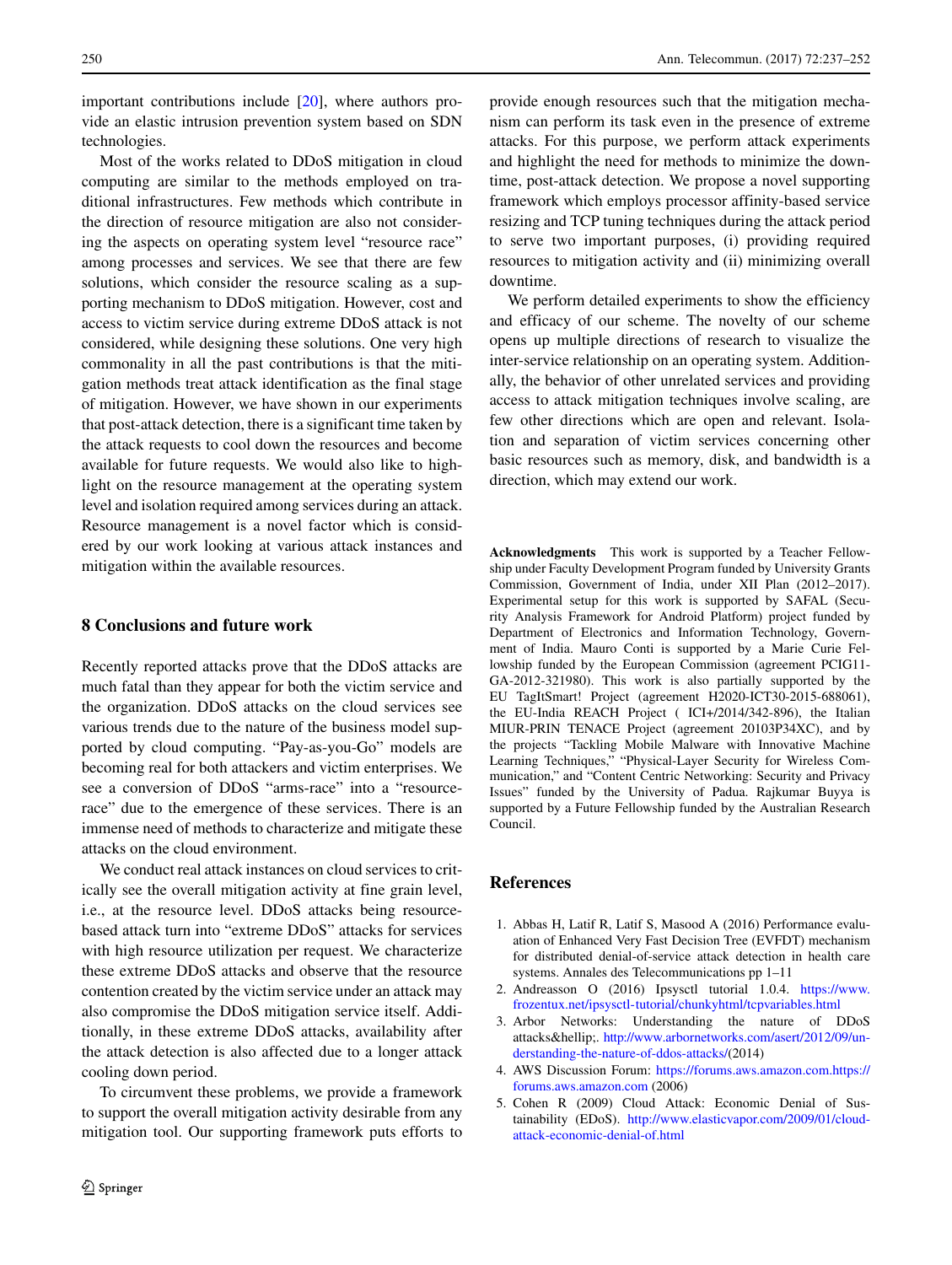- <span id="page-14-23"></span>6. Douligeris C, Mitrokotsa A (2004) DDoS attacks and defense mechanisms: classification and state-of-the-art. Comput Netw 44(5):643–666
- <span id="page-14-20"></span>7. Ficco M, Rak M (2015) Stealthy denial of service strategy in cloud computing. IEEE Trans Cloud Comput 3(1):80–94
- <span id="page-14-18"></span>8. HTTP Archive: [http://archive.org/compare.php](http://archive.org/compare.php ) (2016)
- <span id="page-14-31"></span>9. Huang V, Huang R, Chiang M (2013) A DDoS Mitigation System with Multi-stage Detection and Text-Based Turing Testing in Cloud Computing. In: 27th International Conference on Advanced Information Networking and Applications Workshops (WAINA). IEEE, pp 655–662
- <span id="page-14-29"></span>10. Idziorek J, Tannian MF, Jacobson D (2013) The insecurity of cloud utility models. IT Prof 15(2):22–27
- <span id="page-14-4"></span>11. Idziorek et al (2011) Exploiting cloud utility models for profit and ruin. In: Proceedings IEEE International Conference on Cloud Computing (4th IEEE CLOUD'11). IEEE Computer Society, DC, USA, pp 33–40
- <span id="page-14-33"></span>12. Ismail MN, Aborujilah A, Musa S, Shahzad A (2013) Detecting flooding based dos attack in cloud computing environment using covariance matrix approach. In: Proceedings of the 7th International Conference Ubiquitous Information Management and Communication. ACM, p 36
- <span id="page-14-17"></span>13. González J (2016) DDoS Deflate. [https://github.com/jgmdev/](https://github.com/jgmdev/ddos-deflate) [ddos-deflate](https://github.com/jgmdev/ddos-deflate)
- <span id="page-14-36"></span>14. Jia Q, Wang H, Fleck D, Li F, Stavrou A, Powell W (2014) Catch me if you can: a cloud-enabled DDoS defense. In: 2014 44th Annual IEEE/IFIP International Conference on Dependable Systems and Networks (DSN). IEEE, pp 264– 275
- <span id="page-14-21"></span>15. Kerrisk M (2016) SCHED SETAFFINITY. [http://man7.org/linux/](http://man7.org/linux/man-pages/man2/sched_setaffinity.2.html) [man-pages/man2/sched](http://man7.org/linux/man-pages/man2/sched_setaffinity.2.html) setaffinity.2.html
- <span id="page-14-32"></span>16. Khor SH, Nakao A (2009) spow: On-demand cloud-based EDDoS mitigation mechanism. In: HotDep (Fifth Workshop on Hot Topics in System Dependability)
- <span id="page-14-14"></span>17. Weins K (2015) Cloud Computing Trends: 2015 State of the Cloud Survey. [http://www.rightscale.com/blog/cloud-industry-insights/](http://www.rightscale.com/blog/cloud-industry-insights/cloud-computing-trends-2015-state-cloud-survey) [cloud-computing-trends-2015-state-cloud-survey](http://www.rightscale.com/blog/cloud-industry-insights/cloud-computing-trends-2015-state-cloud-survey)
- <span id="page-14-34"></span>18. Koduru A, Neelakantam T, Bhanu S, Mary S (2013) Detection of Economic Denial of Sustainability Using Time Spent on a Web Page in Cloud. In: IEEE International Conference on Cloud Computing in Emerging Markets (CCEM), pp 1–4
- <span id="page-14-8"></span>19. Latanicki J, Massonet P, Naqvi S, Rochwerger B, Villari M (2010) Scalable cloud defenses for detection, analysis and mitigation of DDoS attacks. In: Future Internet Assembly, pp 127– 137
- <span id="page-14-40"></span>20. Lopez MA, Ferrazani Mattos DM, Duarte OCMB (2016) An elastic intrusion detection system for software networks. Ann Telecommun:1–11
- <span id="page-14-22"></span>21. Love RM (2016) Taskset Command. [http://www.linuxcommand.](http://www.linuxcommand.org/man_pages/taskset1.html) org/man [pages/taskset1.html](http://www.linuxcommand.org/man_pages/taskset1.html)
- <span id="page-14-24"></span>22. Mirkovic J, Reiher P (2004) A taxonomy of DDoS attack and DDoS defense mechanisms. SIGCOMM Comput Commun Rev 34(2):39–53. doi[:10.1145/997150.997156](http://dx.doi.org/10.1145/997150.997156)
- <span id="page-14-3"></span>23. Mirkovic J, Robinson M, Reiher P (2003) Alliance formation for DDoS defense. In: Proceedings of the 2003 workshop on New security paradigms. ACM, pp 11–18
- <span id="page-14-2"></span>24. Mohammad RM, Mauro C, Ville L (2015) EyeCloud: A BotCloud detection system. In: Proceedings of the 5th IEEE International Symposium on Trust and Security in Cloud Computing (IEEE TSCloud. IEEE, Helsinki, Finland, p 2015
- <span id="page-14-16"></span>25. Moore D, Shannon C, Brown DJ, Voelker GM, Savage S (2006) Inferring internet denial-of-service activity. ACM Trans Comput Syst (TOCS) 24(2):115–139
- <span id="page-14-15"></span>26. Netfilter/iptables project home page: www.netfilter.org. (2016)
- <span id="page-14-6"></span>27. Networks A (2015) Worldwide infrastructure security report volume XI
- <span id="page-14-35"></span>28. Osanaiye O et al (2015) IP spoofing detection for preventing DDoS attack in Cloud Computing. In: 18th International Conference on Intelligence in Next Generation Networks (ICIN). IEEE, pp 139–141
- <span id="page-14-27"></span>29. Palmieri F, Ricciardi S, Fiore U (2011) Evaluating Network-Based DoS attacks under the energy consumption perspective: new security issues in the coming green ICT area. In: BWCCA, International Conference on, pp 374–379
- <span id="page-14-25"></span>30. Peng T, Leckie C, Ramamohanarao K (2007) Survey of networkbased defense mechanisms countering the DoS and DDoS problems. ACM Comput Surv 39(1)
- <span id="page-14-5"></span>31. Prolexic: <http://www.prolexic.com/> (2014)
- <span id="page-14-38"></span>32. Sahay R, Blanc G, Zhang Z, Debar H (2015) Towards autonomic DDoS mitigation using software defined networking. SENT 15
- <span id="page-14-1"></span>33. Santanna JJ, Van Rijswijk-Deij R, Hofstede R, Sperotto A, Wierbosch M, Granville LZ, Pras A (2015) Booters—An analysis of DDoS-as-a-service attacks. In: IFIP/IEEE International Symposium on Integrated Network Management (IM). IEEE, pp 243–251
- <span id="page-14-37"></span>34. Sarra A, Rose G (2015) DDoS attacks in service clouds. In: 48th Hawaii International Conference on System Sciences. IEEE Computer Society
- <span id="page-14-26"></span>35. Shameli-Sendi A, Pourzandi M, Fekih-Ahmed M, Cheriet M (2015) Taxonomy of distributed denial of service mitigation approaches for cloud computing. Journal of Network and Computer Applications pp –
- <span id="page-14-28"></span>36. Shea R, Liu J (2012) Understanding the impact of denial of service attacks on virtual machines. In: Proceedings 20th International Workshop on Quality of Service, vol 27. IEEE Press
- <span id="page-14-30"></span>37. Sides M, Bremler-Barr A, Rosensweig E (2015) Yo-yo attack: vulnerability in auto-scaling mechanism. SIGCOMM Comput Commun Rev 45(4):103–104. [http://doi.acm.org/10.1145/2829988.](http://doi.acm.org/10.1145/2829988.2790017) [2790017](http://doi.acm.org/10.1145/2829988.2790017)
- <span id="page-14-12"></span>38. Somani G, Gaur MS, Sanghi D (2015) DDoS protection and security assurance in cloud. In: Guide to Security Assurance for Cloud Computing, Computer and Communications and Networks. Springer
- <span id="page-14-19"></span>39. Somani G, Gaur MS, Sanghi D (2015) DDoS/EDoS attack in cloud: affecting everyone out there!. ACM, NY, USA
- <span id="page-14-11"></span>40. Somani G, Gaur MS, Sanghi D, Conti M (2016) DDoS attacks in Cloud Computing: Collateral Damage to Non-targets Computer Networks
- <span id="page-14-7"></span>41. Somani G, Gaur MS, Sanghi D, Conti M, Buyya R (2015) DDoS Attacks in Cloud Computing: Issues, Taxonomy, and Future Directions. arXiv[:1512.08187](http://arXiv.org/abs/1512.08187)
- <span id="page-14-10"></span>42. Somani G, Johri A, Taneja M, Pyne U, Gaur MS, Sanghi D (2015) DARAC: DDoS mitigation using DDoS aware resource allocation in cloud. In: 11th International Conference, ICISS. Proceedings, Kolkata, India, pp 16–20
- <span id="page-14-13"></span>43. SPAMfigpthter News: Survey - With DDoS Attacks Companies Lose around 100k/Hr. [http://www.spamfighter.com/](http://www.spamfighter.com/News-19554-Survey-With-DDoS-Attacks-Companies-Lose-around-100kHr.htm) [News-19554-Survey-With-DDoS-Attacks-Companies-Lose-around-](http://www.spamfighter.com/News-19554-Survey-With-DDoS-Attacks-Companies-Lose-around-100kHr.htm)[100kHr.htm](http://www.spamfighter.com/News-19554-Survey-With-DDoS-Attacks-Companies-Lose-around-100kHr.htm) (2015)
- <span id="page-14-0"></span>44. Tara Seals: Q1 2015 DDoS Attacks Spike, Targeting Cloud. [http://www.infosecurity-magazine.com/news/q1-2015-ddos](http://www.infosecurity-magazine.com/news/q1-2015-ddos-attacks-spike/)[attacks-spike/](http://www.infosecurity-magazine.com/news/q1-2015-ddos-attacks-spike/) (2015)
- <span id="page-14-9"></span>45. Wang H, Jia Q, Fleck D, Powell W, Li F, Stavrou A (2014) A moving target DDoS defense mechanism. Comput Commun 46:10–21
- <span id="page-14-39"></span>46. Wang X, Chen M, Xing C (2015) SDSNM: A software-defined security networking mechanism to defend against DDoS attacks. In: Ninth International Conference on Frontier of Computer Science and Technology (FCST). IEEE, pp 115–121